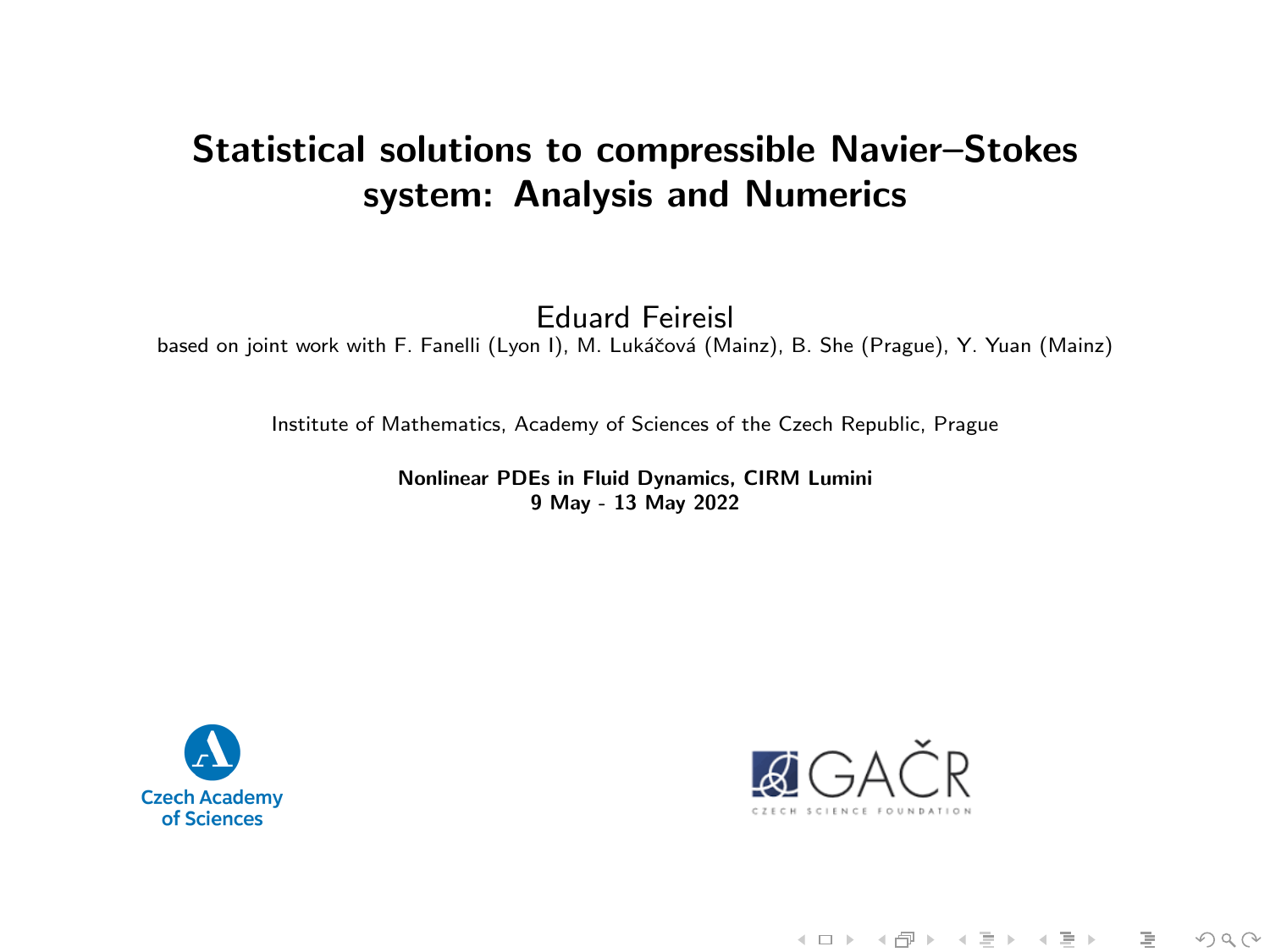# Navier–Stokes system

Field equations

$$
\partial_t \varrho + \mathrm{div}_x(\varrho \mathbf{u}) = 0
$$

$$
\partial_t(\varrho \mathbf{u}) + \mathrm{div}_x(\varrho \mathbf{u} \otimes \mathbf{u}) + \nabla_x \rho(\varrho) = \mathrm{div}_x \mathbb{S}(\mathbb{D}_x \mathbf{u})
$$

Periodic boundary conditions

$$
\mathbb{T}^d = \big([-1,1]|_{\{-1,1\}}\big)^d\,,\,\,d=2,3
$$

Initial data

$$
\varrho(0,\cdot)=\varrho_0,\,\,\text{inf}\,\varrho_0>0,\,\,(\varrho\mathbf{u})(0,\cdot)=\mathbf{m}_0=\varrho_0\mathbf{u}_0
$$

$$
p(\varrho)=a\varrho^{\gamma},\ a>0,\ \gamma>1
$$

K ロ > K 레 > K 프 > K 콘 > 트 콘 → 9 Q Q\*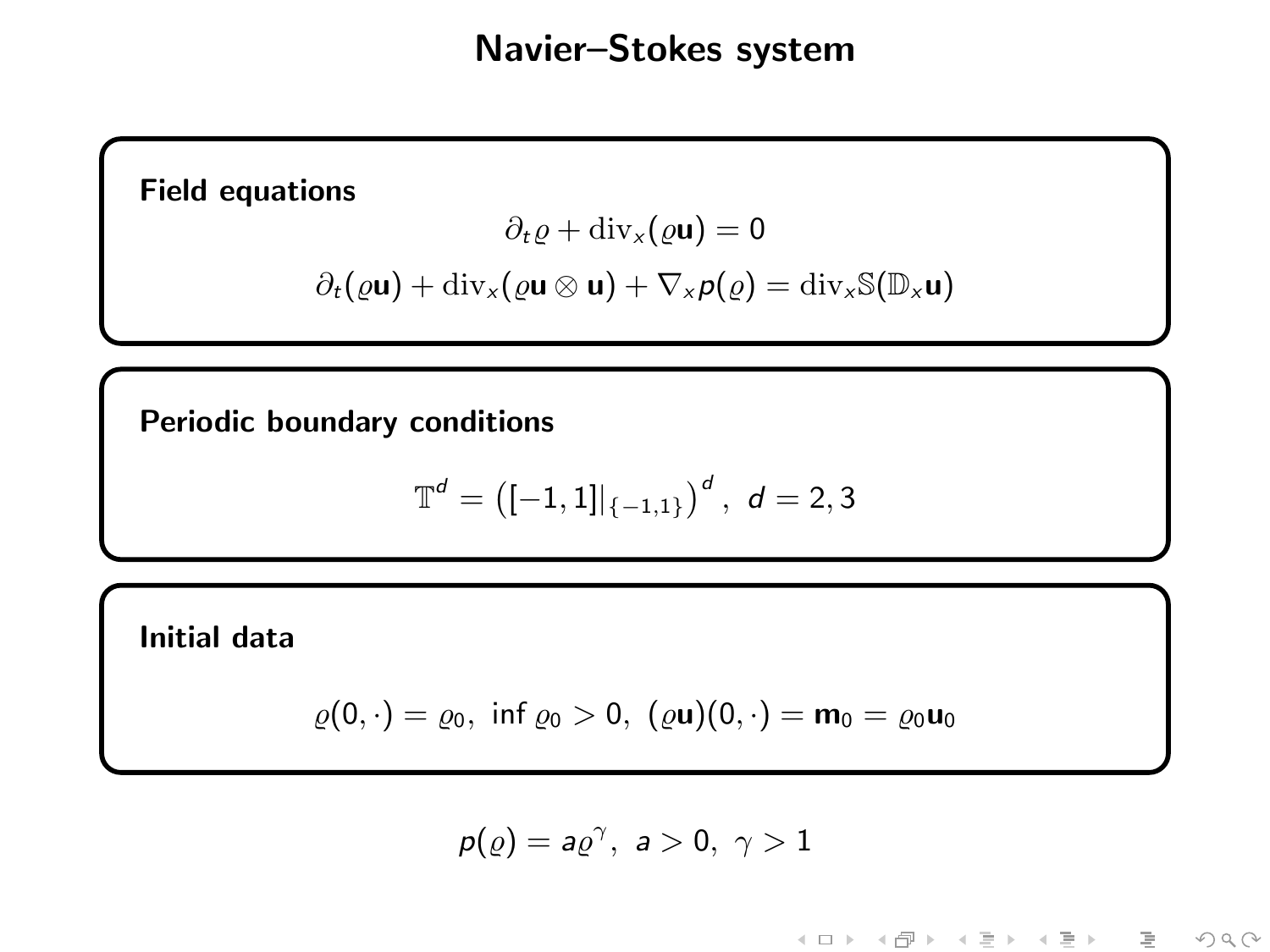# Concepts of solutions

strong (classical) solutions  $\subset$  weak solutions  $\subset$  dissipative solutions

#### Strong solutions

Local in time existence for smooth data., global in time existence for the data close to equilibrium, uniqueness and continuous dependence on the data

#### Weak solutions

Global in time existence for  $\gamma > \frac{d}{2}$ , uniqueness – open problem, possibility to select a solution semigroup, measurable dependence of solutions on the data

#### Dissipative solutions

Limits of consistent approximations – numerical schemes.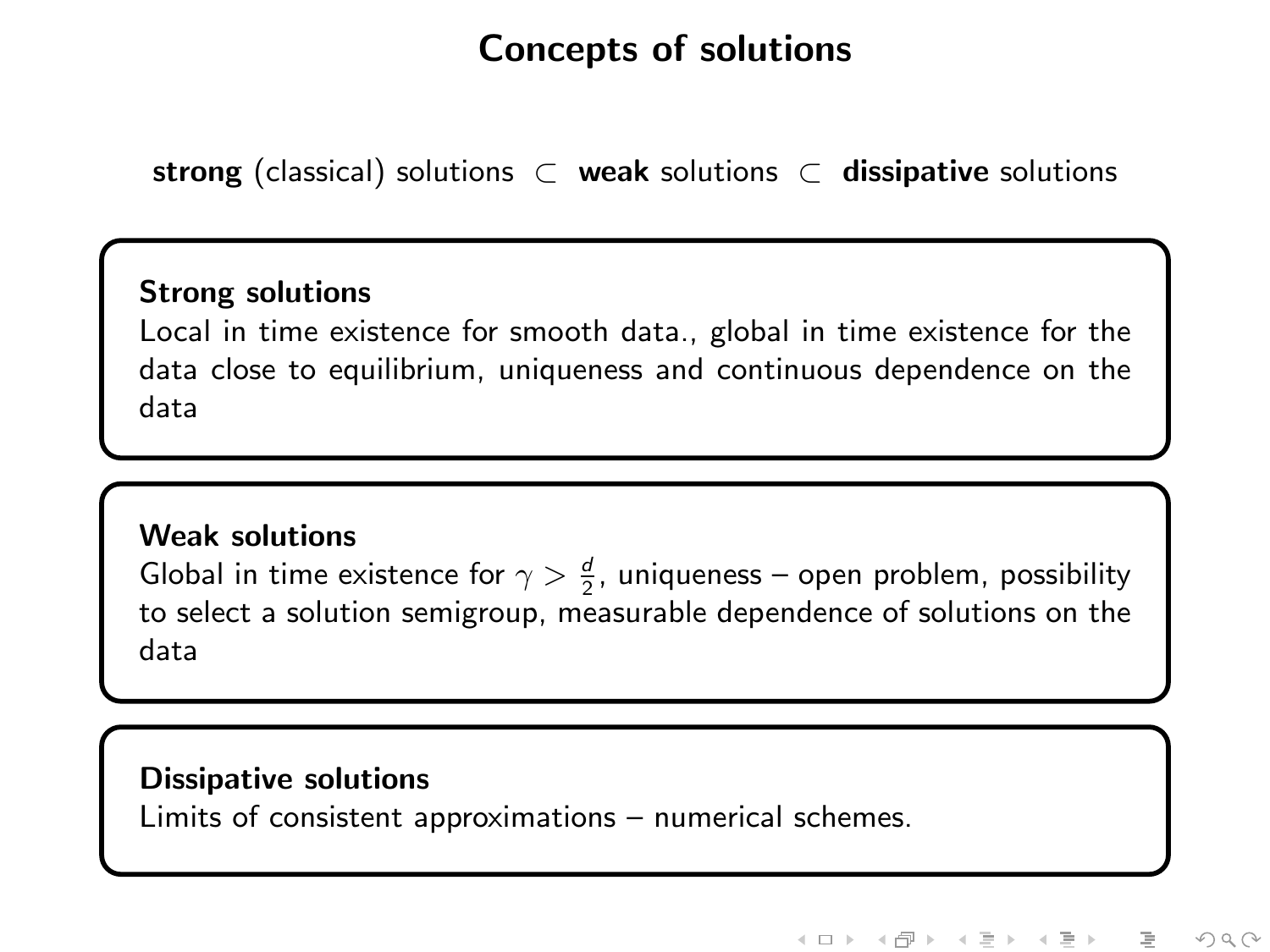# Dissipative solutions

$$
\int_{0}^{\infty} \int_{\mathbb{T}^{d}} \left[ \varrho \partial_{t} \varphi + \varrho \mathbf{u} \cdot \nabla_{x} \varphi \right] dxdt = -\int_{\mathbb{T}^{d}} \varrho_{0} \varphi(0, \cdot) dx
$$
  
\nfor any  $\varphi \in C_{c}^{1}([0, \infty) \times \mathbb{T}^{d})$   
\n
$$
\int_{0}^{\infty} \int_{\mathbb{T}^{d}} \left[ \varrho \mathbf{u} \cdot \partial_{t} \varphi + \varrho \mathbf{u} \otimes \mathbf{u} : \nabla_{x} \varphi + \rho(\varrho) \mathrm{div}_{x} \varphi \right] dxdt
$$
  
\n
$$
= \int_{0}^{\infty} \int_{\mathbb{T}^{d}} \mathbb{S}(\mathbb{D}_{x} \mathbf{u}) : \nabla_{x} \varphi dxdt - \int_{\mathbb{T}^{d}} \varrho_{0} \mathbf{u}_{0} \cdot \varphi(0, \cdot) dx - \int_{0}^{\infty} \int_{\mathbb{T}^{d}} \mathfrak{R} : \nabla_{x} \varphi dt
$$
  
\nfor any  $\varphi \in C_{c}^{1}([0, \infty) \times \mathbb{T}^{d}; R^{d})$   
\n
$$
\int_{\mathbb{T}^{d}} \left( \frac{1}{2} \varrho |\mathbf{u}|^{2} + P(\varrho) \right) (\tau, \cdot) dx + \int_{\mathbb{T}^{d}} \mathfrak{E}(\tau, \cdot) + \int_{0}^{\tau} \int_{\mathbb{T}^{d}} \mathbb{S}(\mathbb{D}_{x} \mathbf{u}) : \mathbb{D}_{x} \mathbf{u} dxdt
$$
  
\n
$$
\leq \int_{\mathbb{T}^{d}} \left( \frac{1}{2} \varrho_{0} |\mathbf{u}_{0}|^{2} + P(\varrho_{0}) \right) dx
$$

Compatibility

 $0 \leq \Re, 0 \leq \operatorname{trace}[\Re] \leq c\mathfrak{E}$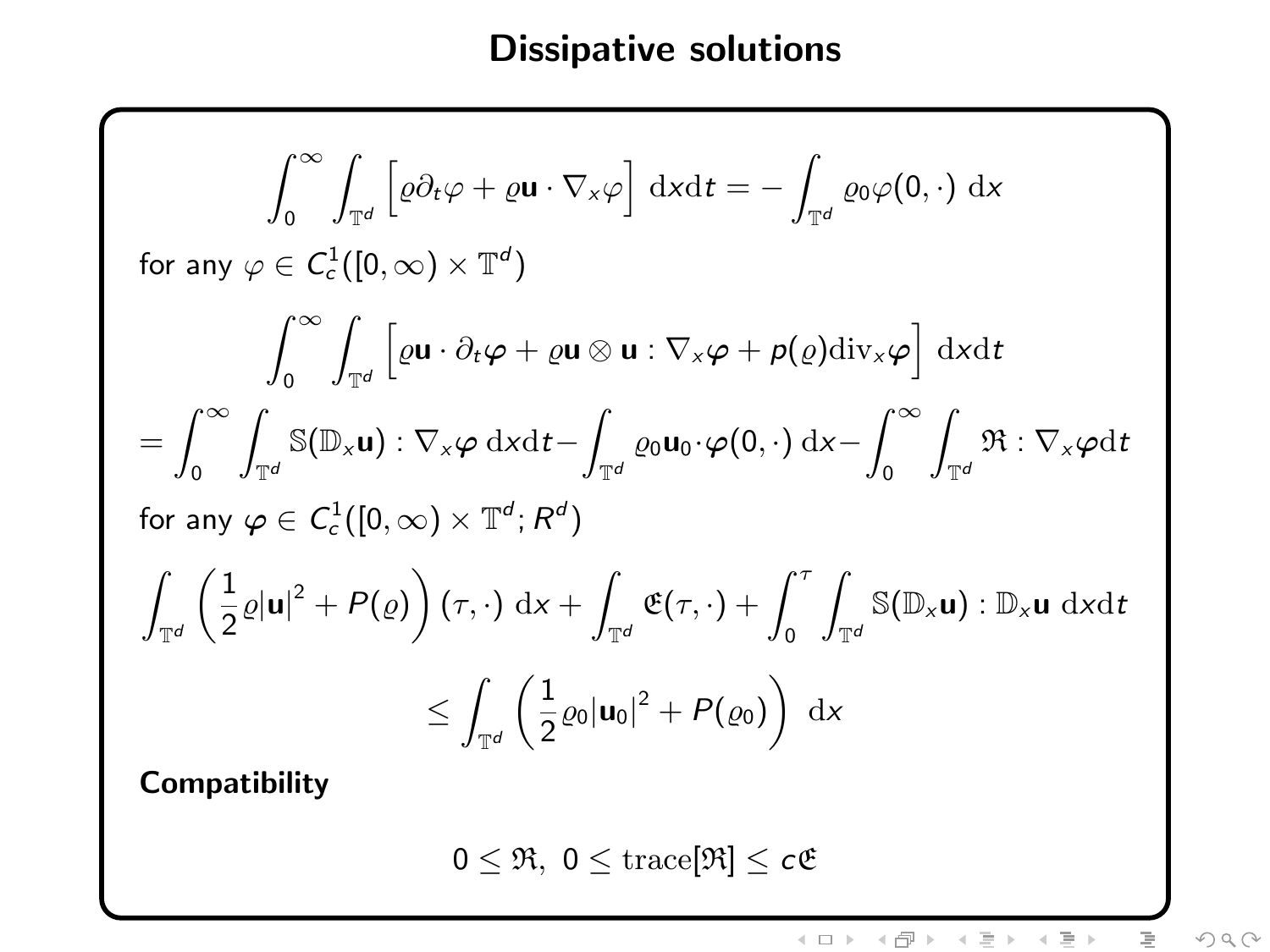### Solvability of the Navier–Stokes system Local existence of smooth solutions [Valli, Zajaczkowski [1986]]

$$
\varrho_0 \in W^{k,2}(Q), \text{ inf } \varrho_0 > 0, \mathbf{u}_0 \in W^{k,2}(Q; R^d), k \ge 3
$$
  
+  
compatibility conditions

⇒

There exists a regular (classical) solution

 $\varrho \in \mathcal{C}([0,\,T_{\max});\,W^{k,2}(Q)),\,\, \mathbf{u} \in \mathcal{C}([0,\,T_{\max});\,W^{k,2}(Q;R^{d})),\,\,T_{\max} > 0$ 

Global existence of weak solutions [Lions [1998], EF [2000]]

$$
\varrho_0 \ge 0, \int_{Q} \left[ \frac{1}{2} \varrho_0 |u_0|^2 + P(\varrho_0) \right] dx < \infty, \ \gamma > \frac{d}{2}
$$

⇒

There exists global in time weak solution

$$
\varrho\in C([0,\,T];\,L^1(Q))\cap C_{\rm weak}([0,\,T];\,L^\gamma(Q)),\\
$$
 
$$
\varrho {\bf u}\in C_{\rm weak}([0,\,T];\,L^{\frac{2\gamma}{\gamma+1}}(Q;\,R^d)),\, {\bf u}\in L^2(0,\,T\,;\,W^{1,2}_0(Q;\,R^d))\,\,\text{for any}\,\,T>0\\qquad \qquad +\infty\,\,\text{as}\,\,r\,\,\text{as}\,\,r\,\,\text{as}\,\,r\,\,\text{as}\,\,r\,\,\text{as}\,\,r\,\,\text{as}\,\,r\,\,\text{as}\,\,r\,\,\text{as}\,\,r\,\,\text{as}\,\,r\,\,\text{as}\,\,r\,\,\text{as}\,\,r\,\,\text{as}\,\,r\,\,\text{as}\,\,r\,\,\text{as}\,\,r\,\,\text{as}\,\,r\,\,\text{as}\,\,r\,\,\text{as}\,\,r\,\,\text{as}\,\,r\,\,\text{as}\,\,r\,\,\text{as}\,\,r\,\,\text{as}\,\,r\,\,\text{as}\,\,r\,\,\text{as}\,\,r\,\,\text{as}\,\,r\,\,\text{as}\,\,r\,\,\text{as}\,\,r\,\,\text{as}\,\,r\,\,\text{as}\,\,r\,\,\text{as}\,\,r\,\,\text{as}\,\,r\,\,\text{as}\,\,r\,\,\text{as}\,\,r\,\,\text{as}\,\,r\,\,\text{as}\,\,r\,\,\text{as}\,\,r\,\,\text{as}\,\,r\,\,\text{as}\,\,r\,\,\text{as}\,\,r\,\,\text{as}\,\,r\,\,\text{as}\,\,r\,\,\text{as}\,\,r\,\,\text{as}\,\,r\,\,\text{as}\,\,r\,\,\text{as}\,\,r\,\,\text{as}\,\,r\,\,\text{as}\,\,r\,\,\text{as}\,\,r\,\,\text{as}\,\,r\,\,\text{as}\,\,r\,\,\text{as}\,\,r\,\,\text{as}\,\,r\,\,\text{as}\,\,r\,\,\text{as}\,\,r\,\,\text{as}\,\,r\,\,\text{as}\,\,r\,\,\text{as}\,\,r\,\,\text{as}\,\,r\,\,\text{as}\,\,r\,\,\text{as}\,\,r\,\,\text{as}\,\,r\,\,\text{as}\,\,r\
$$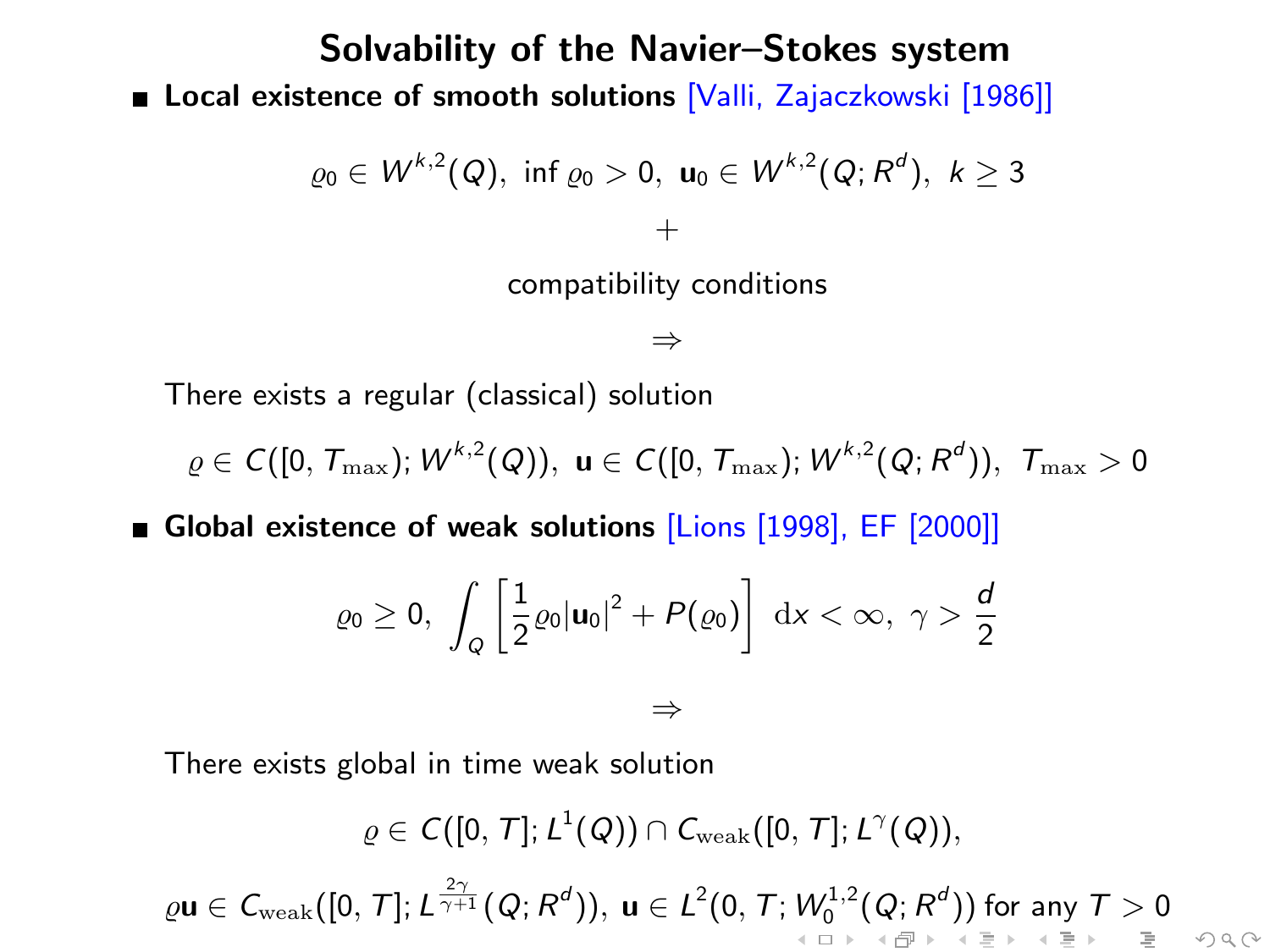# Conditional regularity, weak–strong uniqueness



Weak (dissipative) –strong uniqueness [EF, Jin, Novotný [2012], Abbatiello, EF [2020]] Any dissipative solutions emanating from sufficiently regular initial data coincides with the unique strong solutions as long as the latter exists

#### **Corollary**

Any dissipative solution emanating from sufficiently regular initial data that remain uniformly bounded is a classical solution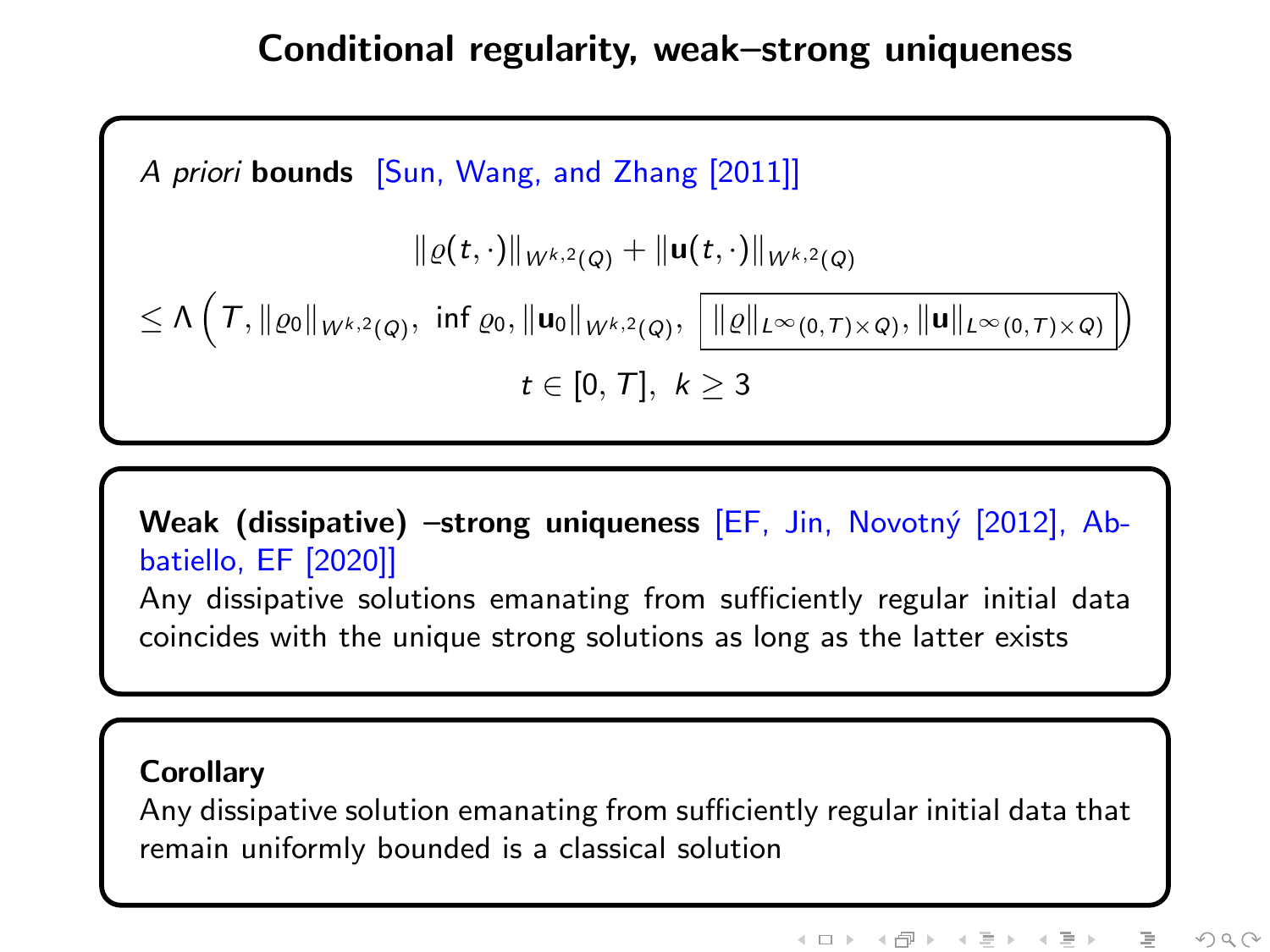### Statistical solutions – framework

**Data (phase) space**  
\n
$$
\mathcal{D} = \left\{ [\varrho_0, \mathbf{m}_0] \middle| \varrho_0 \in L^{\gamma}(Q), \mathbf{m}_0 \in L^{\frac{2\gamma}{\gamma+1}}(Q; R^d)) \int_Q E(\varrho_0, \mathbf{m}_0) \, dx < \infty \right\}
$$
\n
$$
\subset X_{\mathcal{D}} = W^{-k,2}(Q) \times W^{-k,2}(Q; R^d) - \text{Polish space}
$$

#### Probability measures

 $\mathfrak{P}[\mathcal{D}]$  – the set of probability measures on  $X_{\mathcal{D}}$  supported by  $\mathcal D$ 

K ロ > K 레 > K 프 > K 프 > H 콘 → O Q Q\*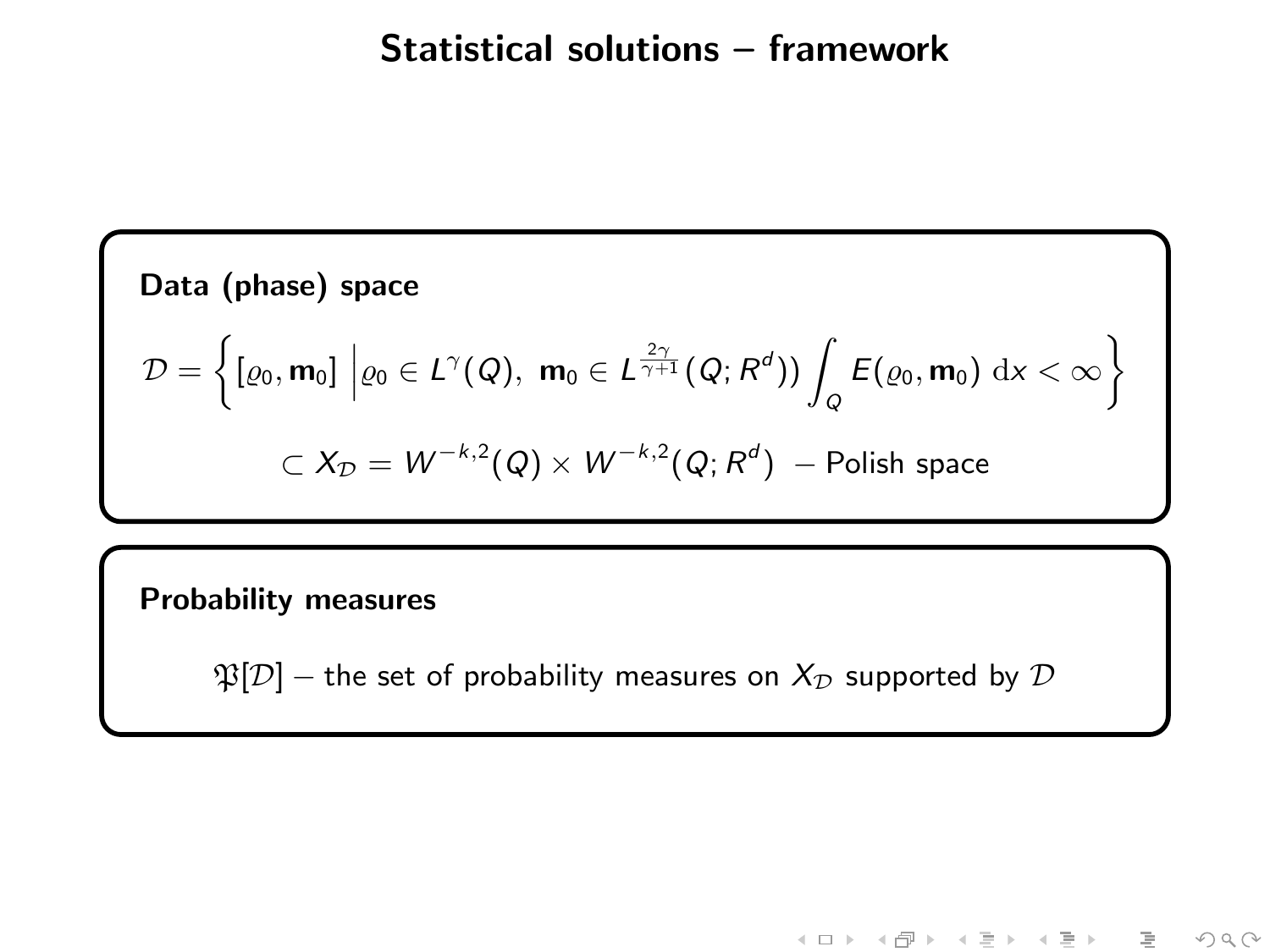### Statistical solution

**Family of Markov operators** 

п

п

ш

 $M_t : \mathfrak{P}[\mathcal{D}] \rightarrow \mathfrak{P}[\mathcal{D}]$ 

 $M_0(\nu) = \nu$  for any  $\nu \in \mathfrak{P}[\mathcal{D}]$ 

$$
M_t\left(\sum_{i=1}^N\alpha_i\nu_i\right)=\sum_{i=1}^N\alpha_iM_t(\nu_i),\,\,\alpha_i\geq 0,\,\,\sum_{i=1}^N\alpha_i=1
$$

$$
M_{t+s}=M_t\circ M_s \text{ for any } t\geq 0 \text{ and a.a. } s\geq 0
$$

 $t \mapsto M_t$  continuous with respect to the weak topology on  $\mathfrak{P}[\mathcal{D}]$ 

$$
M_t(\delta_{[\varrho_0,m_0]})=\delta_{(\varrho(t,\cdot),m(t,\cdot))}
$$

$$
[\varrho(t,\cdot),m(t,\cdot)]
$$

solution of the Navier–Stokes system with the data  $[\varrho_0, \mathbf{m}_0]$ 

من کو سر ساند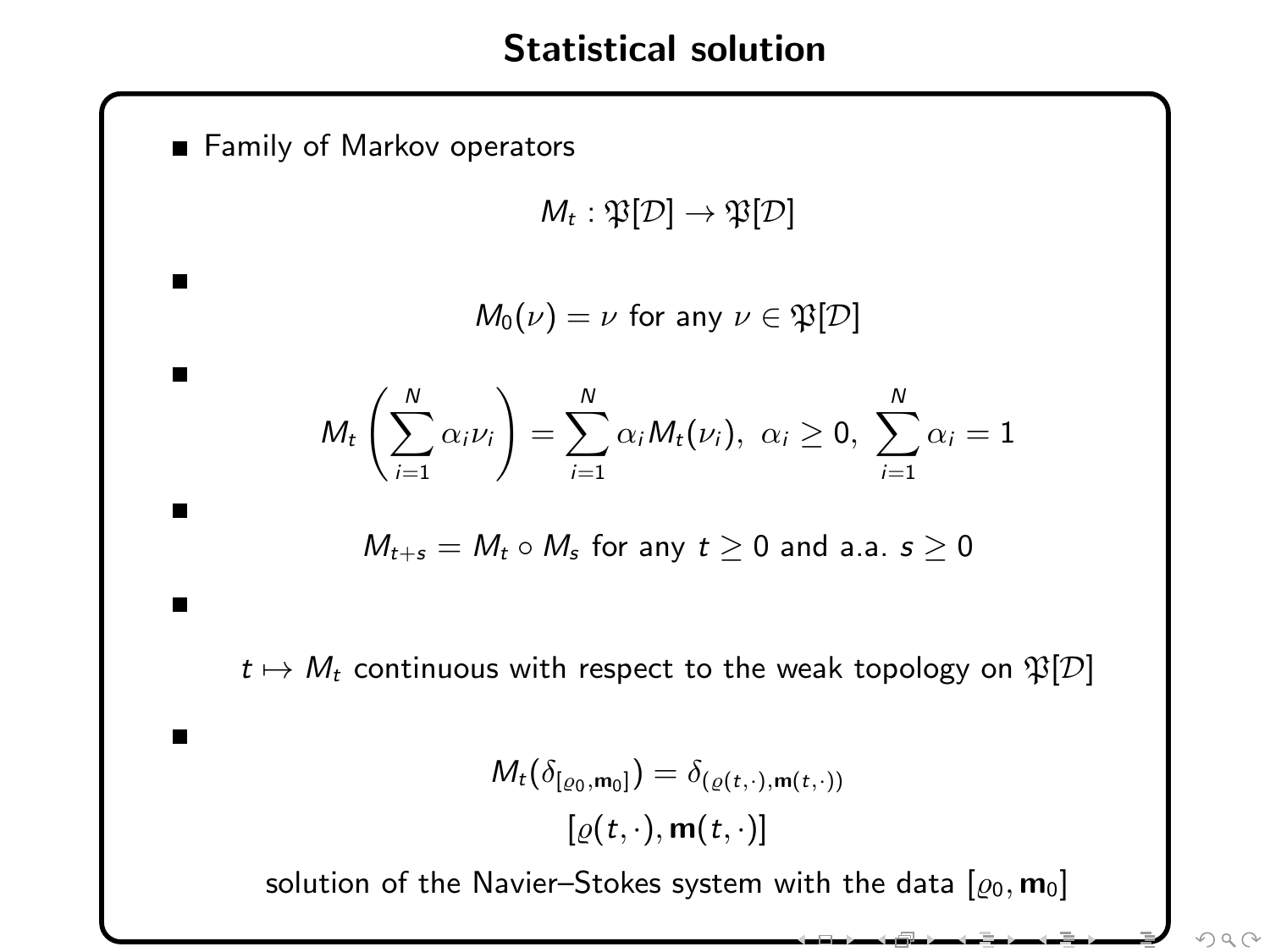### Statistical solution – pushforward measure

Semiflow selection

 $U : [0, \infty) \times \mathcal{D} \rightarrow \mathcal{D}$ 

Pushforward measure

 $\nu_0 \in \mathfrak{P}[\mathcal{D}]$  given  $M_t(\nu_0)[B] = \nu_0[\mathbf{U}^{-1}(t,B)]$ 

$$
\int_{X_{\mathcal{D}}} F(\varrho, \mathbf{m}) \, dM_t(\nu_0) = \int_{\mathcal{D}} F(\mathbf{U}(t; \varrho_0, \mathbf{m}_0)) \, d\nu_0(\varrho_0, \mathbf{m}_0)
$$
\nfor any

\n
$$
F \in BC(X_{\mathcal{D}})
$$

#### [Fanelli and EF [2020]]

《ロ》 《御》 《君》 《君》 《君》

 $\begin{picture}(160,170) \put(0,0){\line(1,0){10}} \put(10,0){\line(1,0){10}} \put(10,0){\line(1,0){10}} \put(10,0){\line(1,0){10}} \put(10,0){\line(1,0){10}} \put(10,0){\line(1,0){10}} \put(10,0){\line(1,0){10}} \put(10,0){\line(1,0){10}} \put(10,0){\line(1,0){10}} \put(10,0){\line(1,0){10}} \put(10,0){\line(1,0){10}} \put(10,0){\line$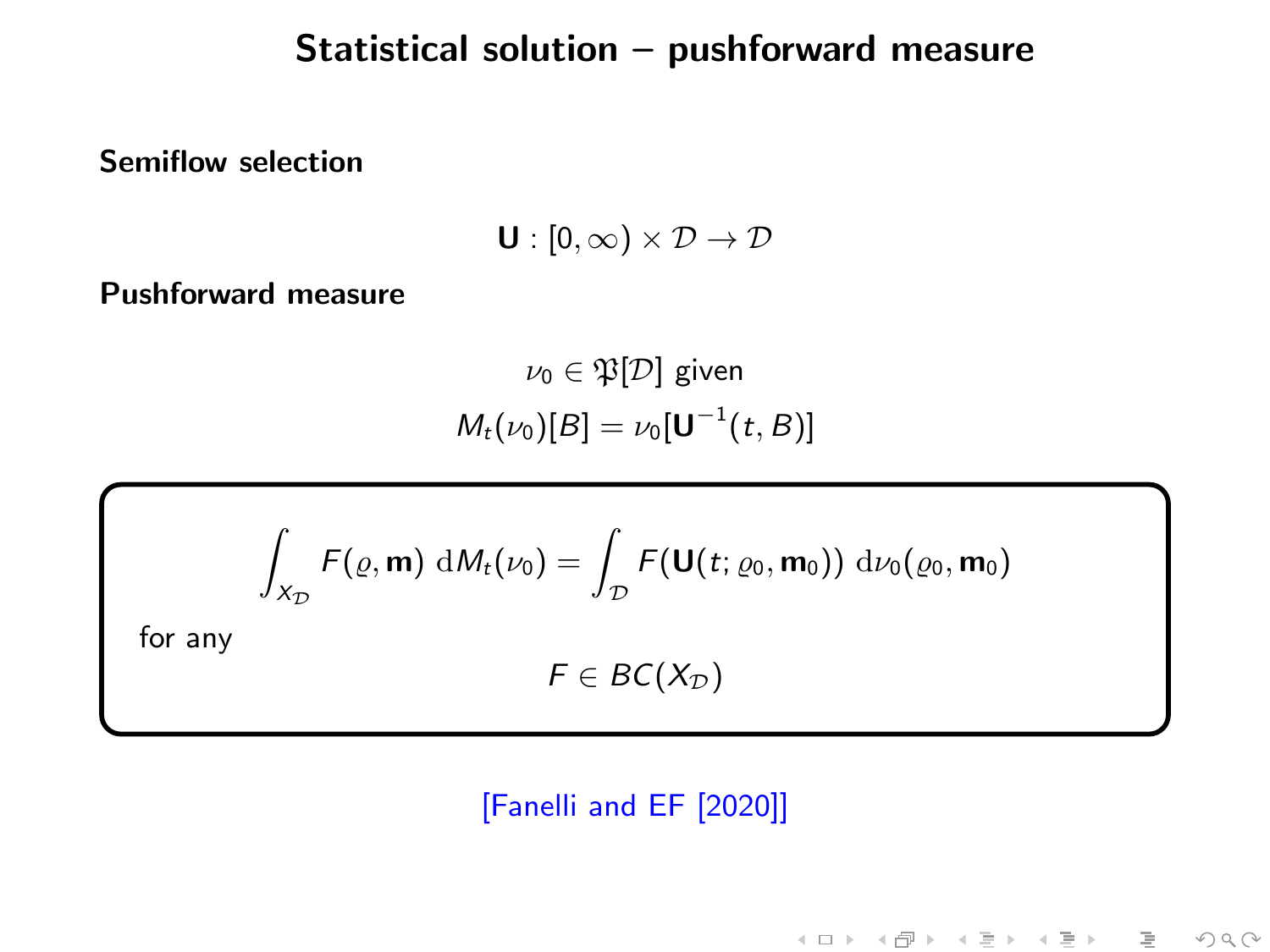#### Skorokhod (representation) theorem

Let  $({\mathsf{U}}^{\mathcal{M}})_{\mathcal{M}=1}^\infty$  be a sequence of random variables ranging in a Polish space X. Suppose that their laws are tight in X, meaning for any  $\varepsilon > 0$ , there exists a compact set  $K(\varepsilon) \subset X$  such that

$$
\mathbb{P}[\mathsf{U}^M \in X \setminus K(\varepsilon)] \leq \varepsilon \text{ for all } M=1,2,\ldots.
$$

Then there is a subsequence  $M_n \to \infty$  and a sequence of random variables  $(\check{\mathbf{U}}^{M_n})_{n=1}^{\infty}$  defined on the standard probability space

$$
\left(\widetilde{\Omega}=[0,1],\mathfrak{B}[0,1],\mathrm{d} y\right)
$$

satisfying:

 $\widetilde{\mathbf{U}}^{M_n} \approx_{X} \mathbf{U}^{M_n}$  (they are equally distributed random variables),

 $\widetilde{\mathbf{U}}^{M_n} \to \widetilde{\mathbf{U}}$  in X for every  $y \in [0, 1]$ .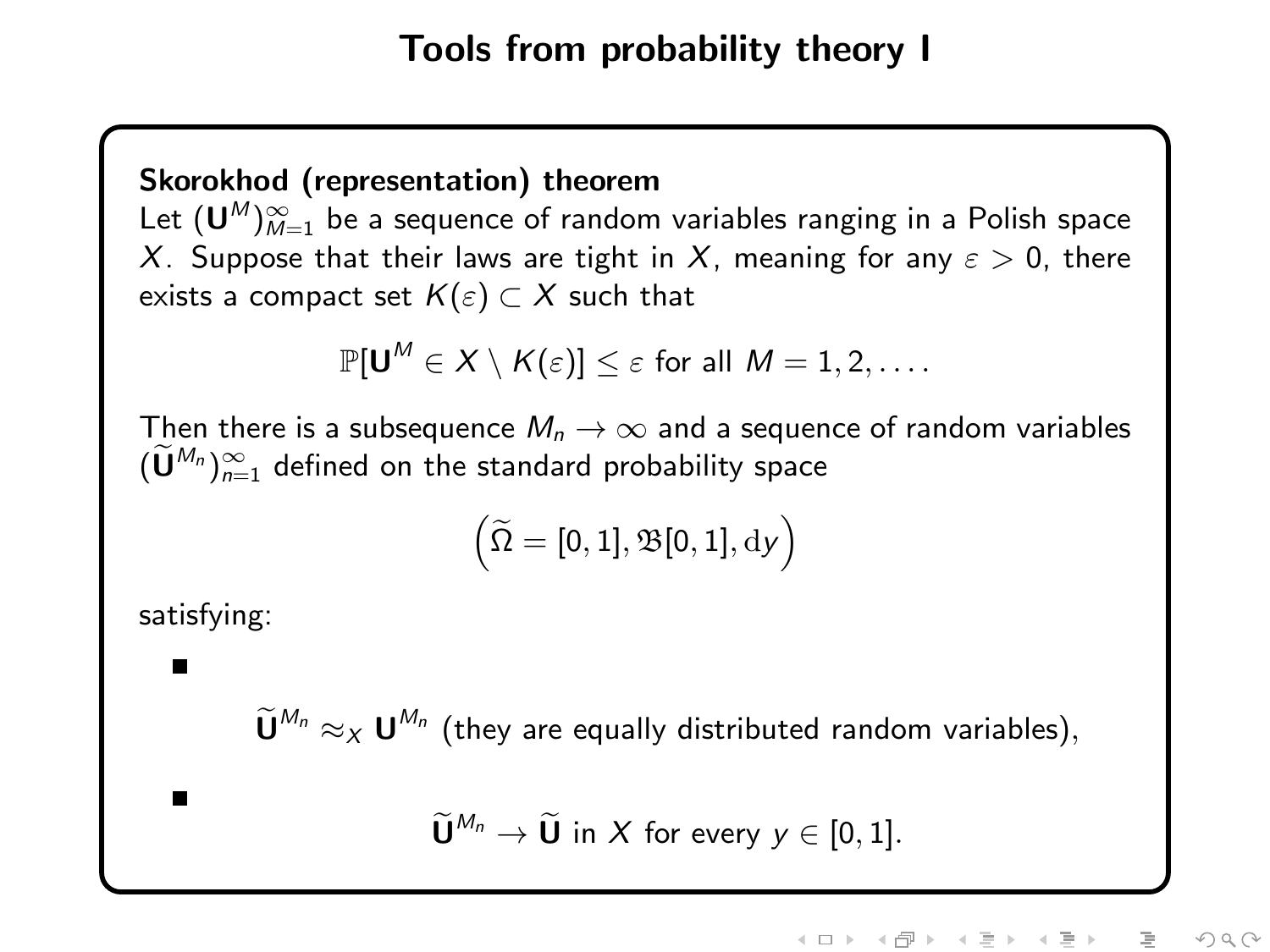# Tools from probability theory II

#### Gyöngy–Krylov theorem

Let  $X$  be a Polish space and  $(\mathsf{U}^M)_{M\geq 1}$  a sequence of  $X-$ valued random variables.

Then  $({\mathsf{U}}^M)_{M=1}^\infty$  converges in probability if and only if for any sequence of joint laws of

$$
(\boldsymbol{\mathsf{U}}^{\mathit{M}_k},\boldsymbol{\mathsf{U}}^{\mathit{N}_k})_{k=1}^\infty
$$

there exists further subsequence that converge weakly to a probability measure  $\mu$  on  $X \times X$  such that

$$
\mu [(x, y) \in X \times X, x = y] = 1.
$$

《ロト 《母》 《ヨト 《吾》

 $OQ$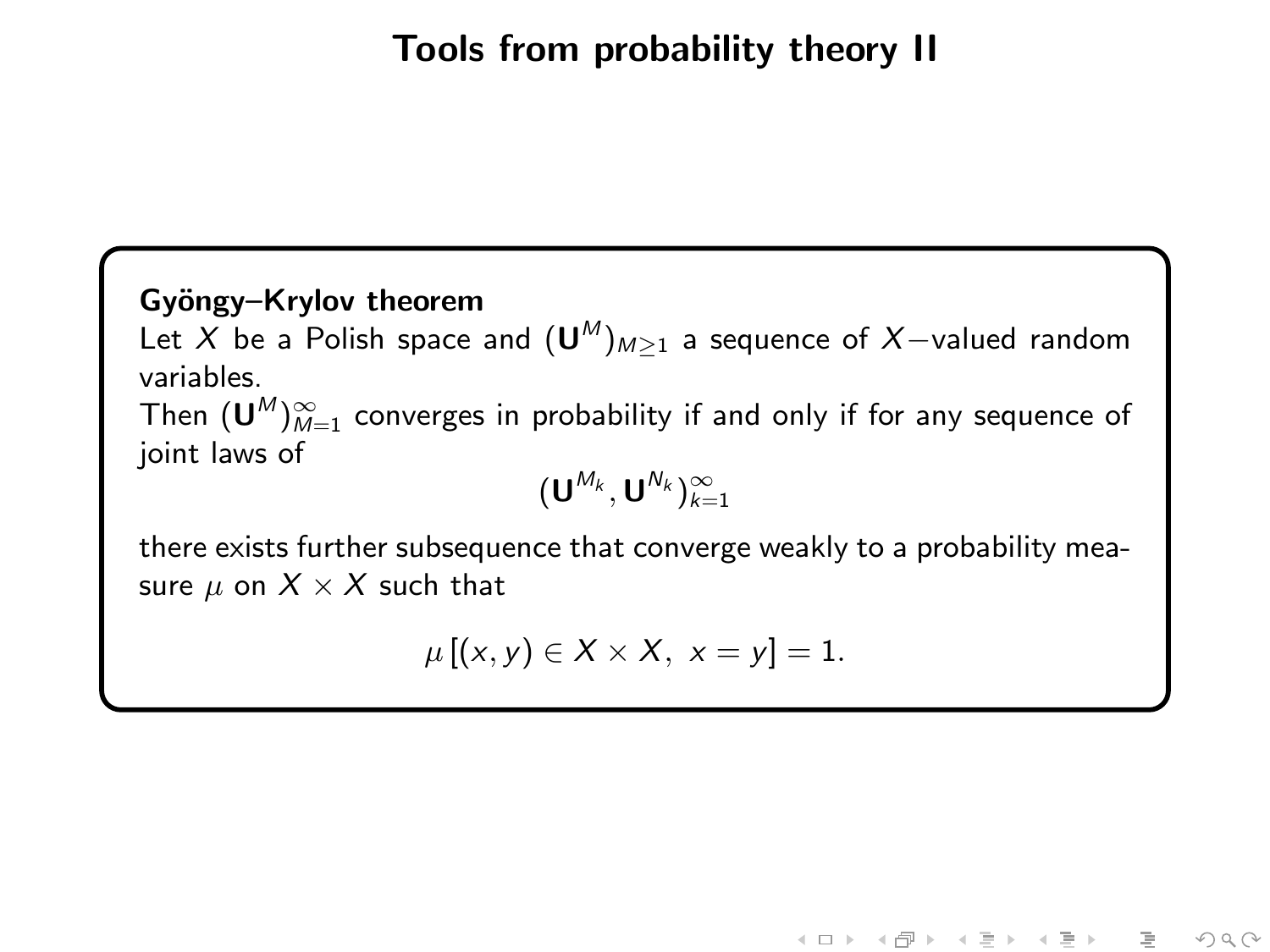### Numerical approximation

(Initial) data

$$
\varrho_0,\ \mathbf{m}_0=\varrho_0\mathbf{u}_0\in\mathcal{D}\subset X_\mathcal{D}
$$

Numerical approximation

$$
\varrho^h, \ \mathbf{u}^h, \ h = h(\ell) \to 0 \text{ as } \ell \to \infty
$$

#### Numerical scheme

 $(\varrho^h, \mathbf{u}^h) \in V_h$ , where  $V_h \subset L^\infty((0,\,T) \times \mathbb{T}^d)$ ;  $R^{d+1})$  is a finite dimensional space,

$$
\inf \varrho^h > 0 \text{ for any } h,
$$
  

$$
\mathcal{A}\left(h, [\varrho_0, \mathbf{u}_0,], \varrho^h, \mathbf{u}^h\right) = 0,
$$

where

$$
\mathcal{A}:(0,\infty)\times\mathcal{D}\times V_h\rightarrow R^m, m=m(h)
$$

is a Borel measurable (typically continuous) mapping representing a finite system of algebraic equations called numerical scheme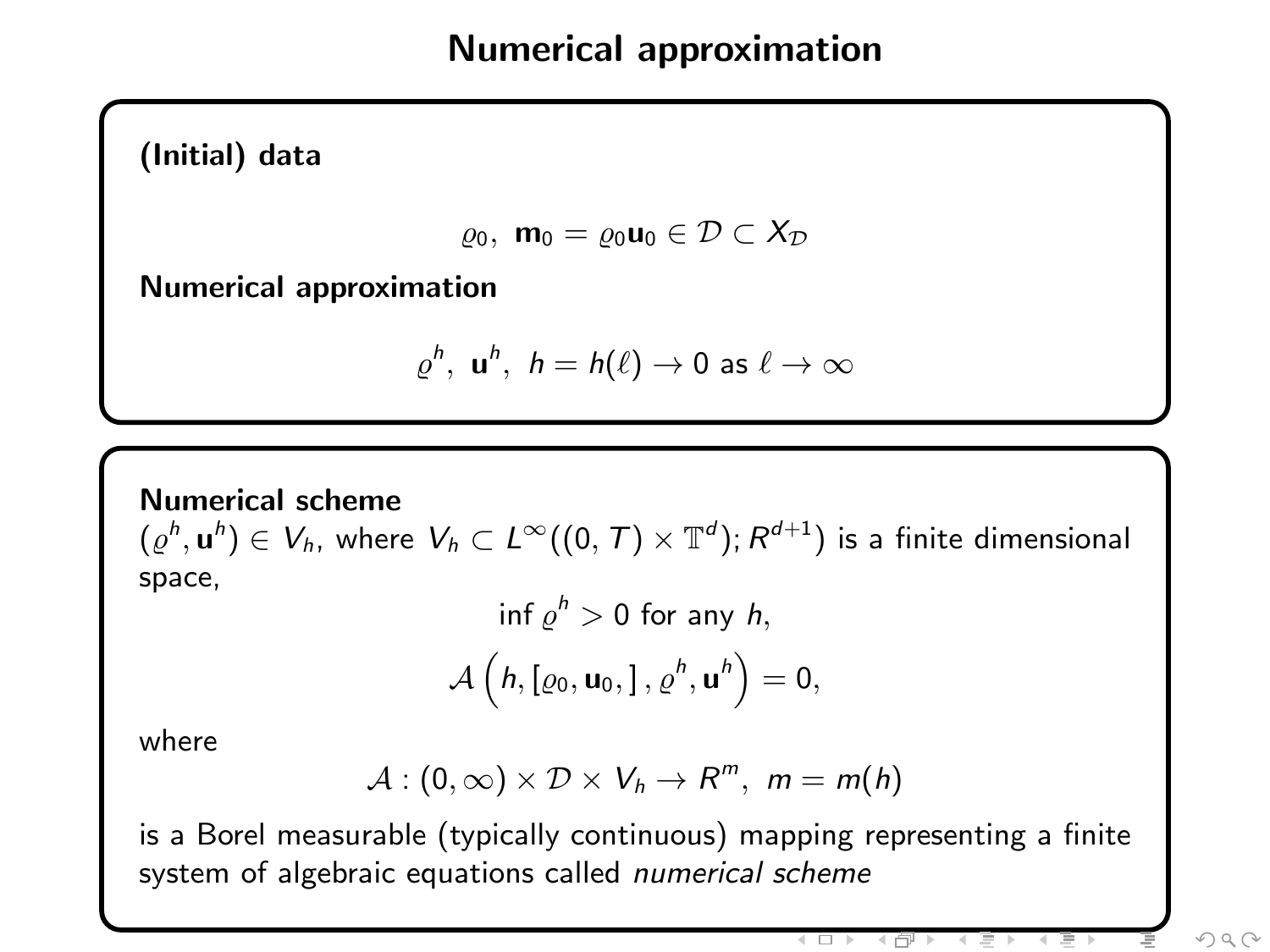### Convergent numerical approximation

We say that a numerical approximation is *convergent* if for any sequence of data

$$
[\varrho_0^N, \mathbf{u}_0^N] \in \mathcal{D} \to [\varrho_0, \mathbf{u}_0] \text{ in } X_{\mathcal{D}} \text{ as } N \to \infty,
$$

the numerical approximation  $(\varrho^{h,\mathsf{N}},\mathbf{u}^{h,\mathsf{N}})$  satisfies:

 $\blacksquare$ 

$$
\varrho^{h,N}>0;
$$

$$
\varrho^{h,N}\to\varrho\,\,\text{in}\,\,L^1((0,\,T)\times\mathbb{T}^d),\\ \mathbf{u}^{h,N}\to\mathbf{u}\,\,\text{in}\,\,L^1((0,\,T)\times\mathbb{T}^d;\,R^d)\,\,\text{as}\,\,N\to\infty,\,\,h\to0,
$$

for any  $0 < T < T_{\text{max}}$ , where  $(\varrho, \mathbf{u})$  is the unique classical solution of the problem with the data  $[\varrho_0, \mathbf{u}_0]$  defined on the maximal time interval  $[0, T_{\text{max}})$ .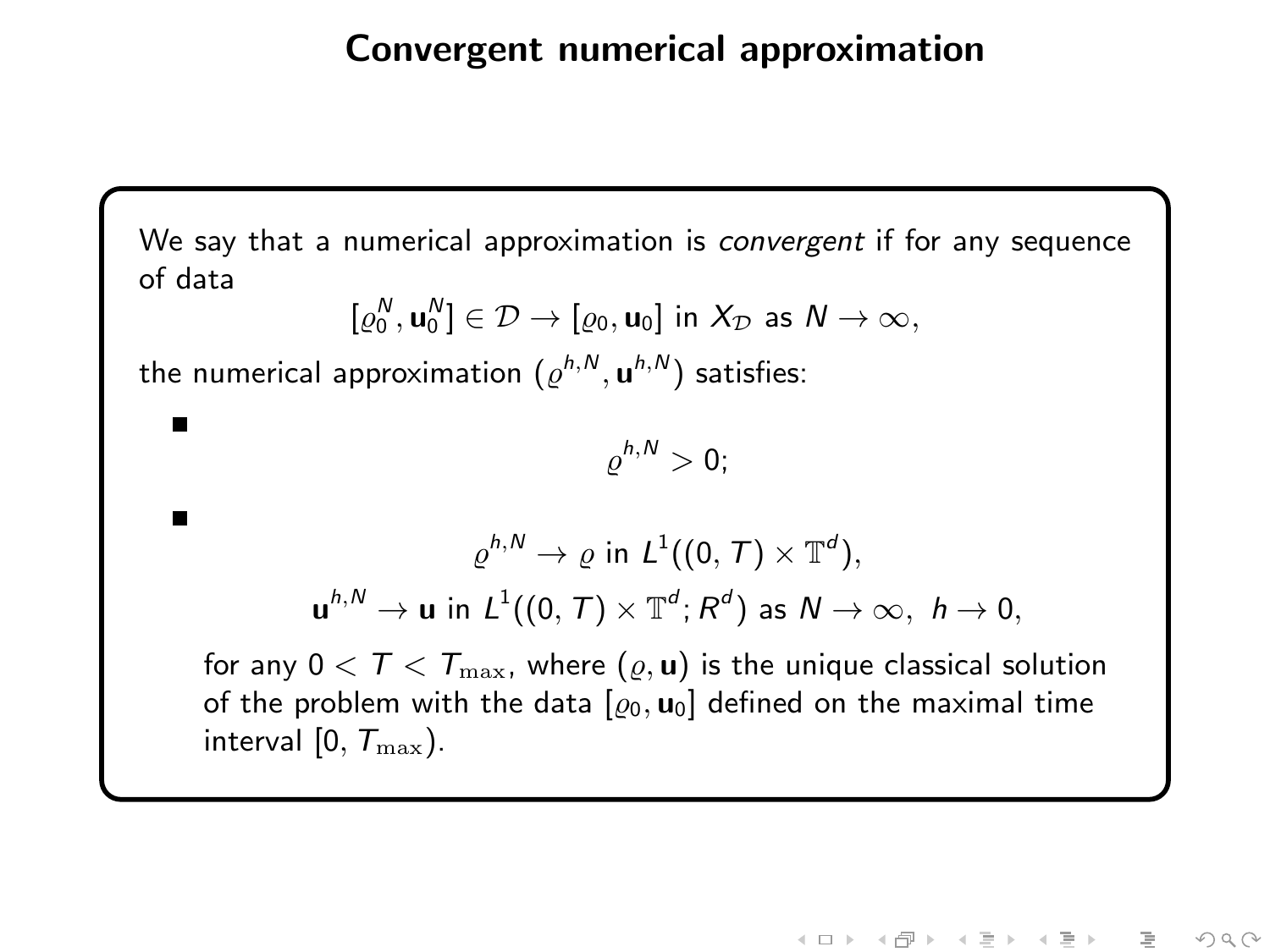# Bounded graph property

If 
$$
N = N(\ell) \nearrow \infty
$$
,  $h = h(\ell) \searrow 0$ ,  

$$
\left[\varrho_0^N, \mathbf{u}_0^N\right] \in \mathcal{D} \to \left[\varrho_0, \mathbf{u}_0\right] \text{ in } X_{\mathcal{D}} \text{ as } N \to \infty,
$$

and the associated numerical approximation satisfies

$$
\sup_{h,N}\left\|\left(\varrho^{h,N},\mathbf{u}^{h,N}\right)\right\|_{L^{\infty}((0,T)\times\mathbb{T}^{d};R^{d+1})}<\infty,
$$

then

$$
\varrho^{h,N}\to\varrho\,\,\text{in}\,\,L^1((0,\,\mathcal{T})\times\mathbb{T}^d),
$$
  

$$
\mathbf{u}^{h,N}\to\mathbf{u}\,\,\text{in}\,\,L^1((0,\,\mathcal{T})\times\mathbb{T}^d;\mathbb{T}^d)\,\,\text{as}\,\,h\to0,\,\,N\to\infty,
$$

where  $(\varrho, \mathbf{u})$  is the unique classical solution of the Navier–Stokes system with the initial the data  $[\varrho_0, \mathbf{u}_0]$ .

#### **Corollary**

Any convergent numerical scheme possesses the bounded graph property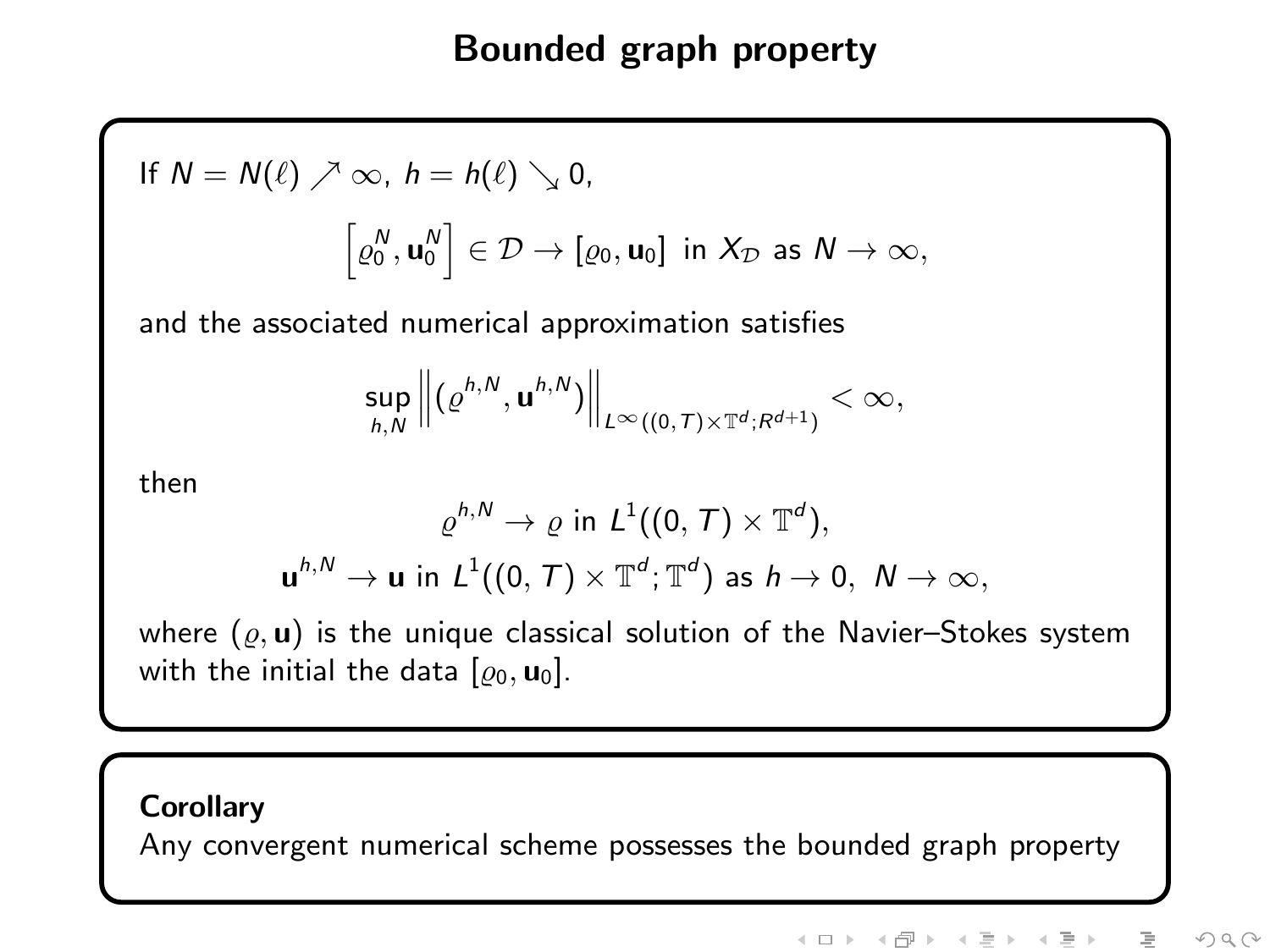### Random data, weak approach

 $\rho_0$ , u<sub>0</sub> ∈  $\mathcal{D} \subset X_{\mathcal{D}}$ 

weak approach  $\Leftrightarrow$  determining distribution (law) of solutions

Generating sequences of random data

 $[\varrho_0^n, \mathbf{u}_0^n] \in \mathcal{D}$ 

$$
\frac{1}{N}\sum_{n=1}^N \digamma[\varrho_0^n,\mathbf{u}_0^n] \to \mathbb{E}\left[\digamma[\varrho_0,\mathbf{u}_0]\right] \text{ as } N\to\infty
$$

for any  $F \in BC(X_{\mathcal{D}})$ Expected value

$$
\mathbb{E}\left[F[\varrho_0,\mathbf{u}_0]\right]=\int_{X_D}F\left(\hat{\varrho},\hat{\mathbf{u}}\right)\,\mathrm{d}\mathcal{L}[\varrho_0,\mathbf{u}_0]
$$

Distribution of the initial data

 $\mathcal{L}[\rho_0, \mathbf{u}_0] \in \mathfrak{P}[\mathcal{D}]$  – probability measure on the space of data

a,

 $OQ$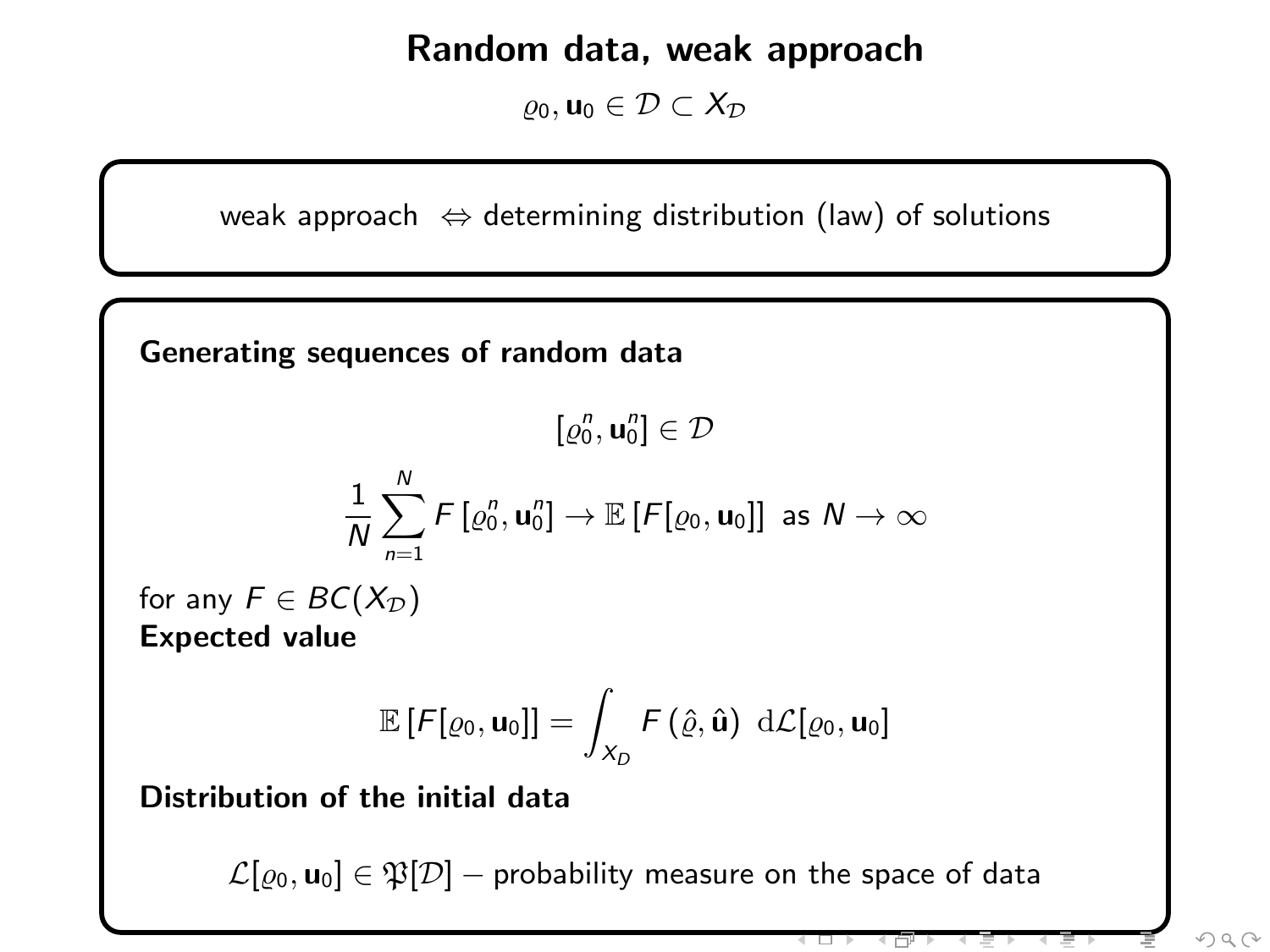### Weak approach, main goal I

 $[\varrho_0^n,\mathbf{u}_0^n]\in\mathcal{D}~\rightarrow~[\varrho^{h,n},\mathbf{u}^{h,n}]$  numerical approximation

Sequence of empirical measures

$$
\frac{1}{N}\sum_{n=1}^N \delta_{\varrho^{h,n},\mathbf{u}^{h,n}}
$$

Convergence in law

$$
\frac{1}{N}\sum_{n=1}^N F[\varrho^{h,n}, \mathbf{u}^{h,n}] \to \mathbb{E}\left[F[\varrho, \mathbf{u}]\right] \text{ as } h \to 0, N \to \infty
$$

for any  $F\in BC\Big( W^{-m,2}((0,\,T)\times\mathbb{T}^d)\times W^{-m,2}((0,\,T)\times\mathbb{T}^d;R^d) \Big)$ Limit solution

$$
\mathbb{E}\left[F[\varrho,\mathbf{u}]\right]=\int_{X_D}F\left[(\varrho,\mathbf{u})[\hat{\varrho},\hat{\mathbf{u}}]\right]d\mathcal{L}[\varrho_0,\mathbf{u}_0]
$$

- smooth (whence unique) statistical solution of the Navier-Stokes system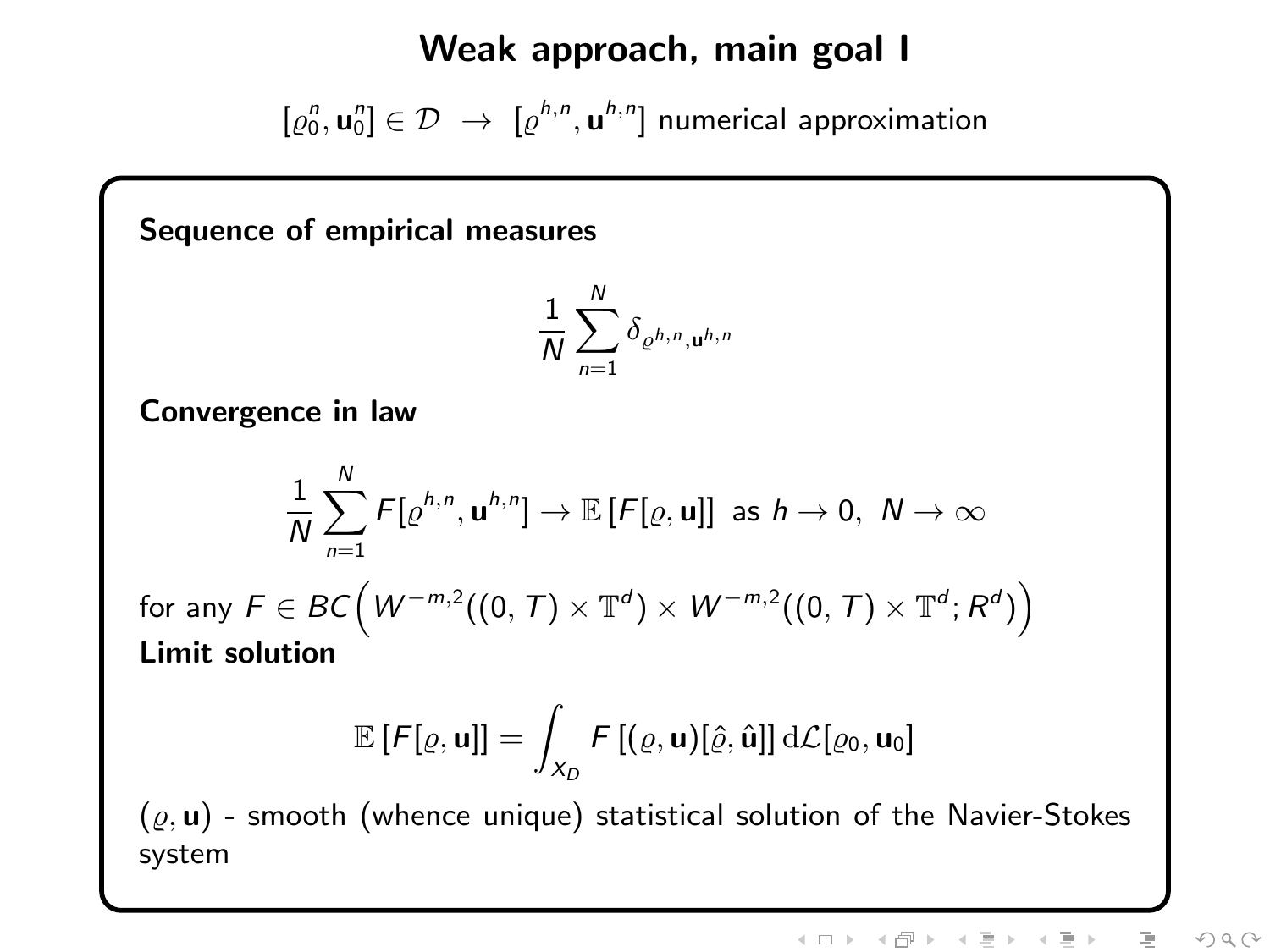

Neither the approximate sequence  $[\varrho_0^n, \textbf{u}_0^n]$  nor the associated numerical solutions  $(\varrho^{h,n},\mathbf{u}^{h,n})$  are uniquely determined by the data  $[\varrho_0,\mathbf{u}_0].$  Practical implementations deal with a large number of  $samples$  – sequences  $[\varrho_0^n, \mathbf{u}_0^n]$  – generated independently mimicking the Strong law of large numbers

[ Mishra, Schwab et al.]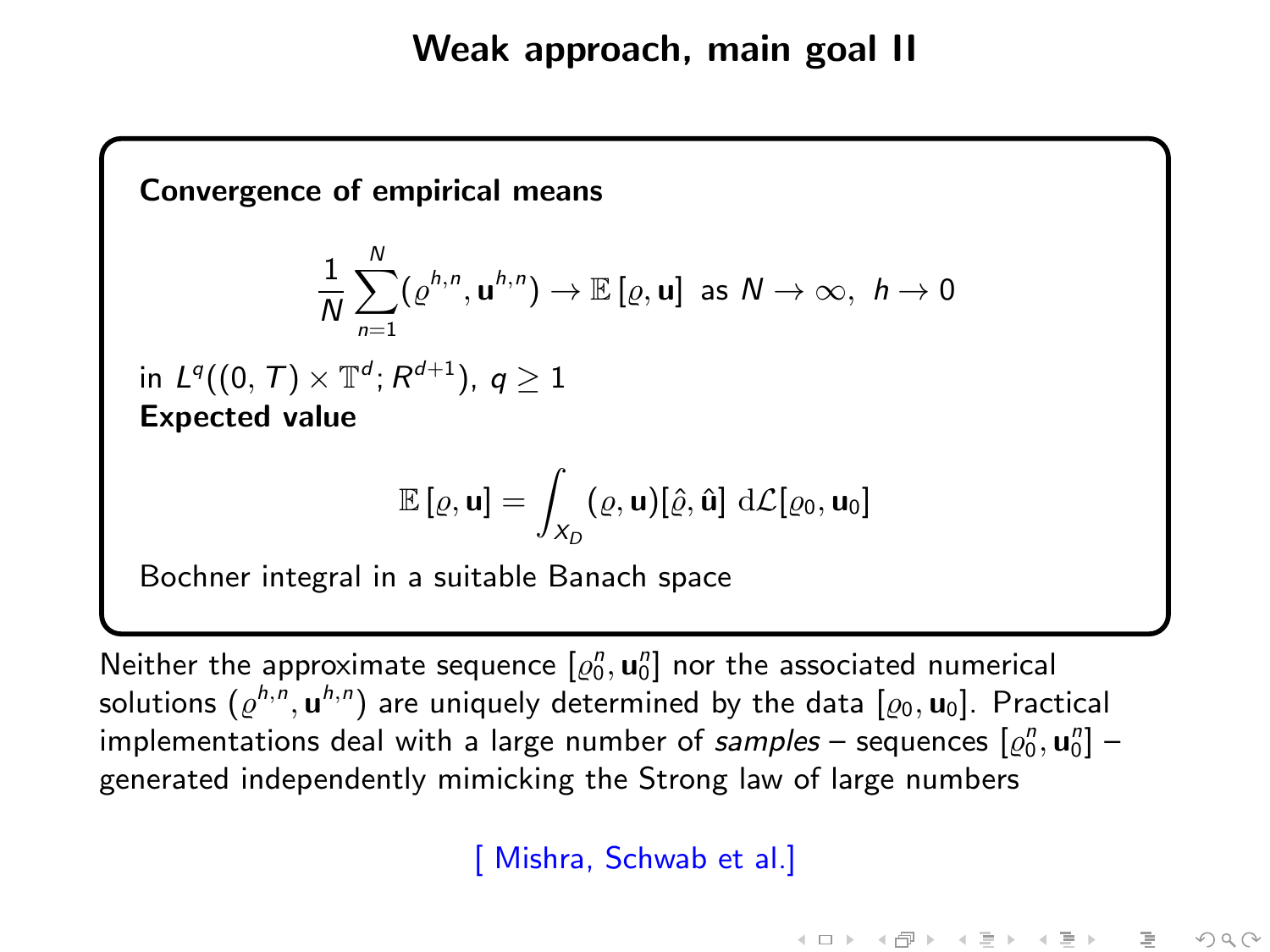### Random data, strong approach

Data as random variable

 $[\varrho_0, \mathbf{u}_0] : {\Omega, \mathcal{B}, \mathcal{P}} \rightarrow X_{\mathcal{D}}.$ 

Main goal Identify the exact solution  $(\varrho, \mathbf{u})$  as a random variable on the same probability space

Stochastic collocation method

$$
\Omega=\cup_{n=1}^N\Omega_n^N, \ \Omega_n^N \ \mathcal{P}-\text{measurable}, \ \Omega_i^N\cap\Omega_j^N=\emptyset \ \text{for} \ i\not=j, \ \cup_{n=1}^N\Omega_n^n=\Omega
$$

Approximate random data

$$
[\varrho_{0,N}, \mathbf{u}_{0,N}] = \sum_{n=1}^{N} \mathbb{1}_{\Omega_N^n}(\omega) [\varrho_0, \mathbf{u}_0](\omega_n), \ \omega_n \in \Omega_N^n.
$$
  

$$
\sum_{n=1}^{N} \mathbb{1}_{\Omega_N^n}(\omega) [\varrho_0, \mathbf{u}_0](\omega_n) \to [\varrho_0, \mathbf{u}_0] \text{ in } X_{\mathcal{D}} \ \mathcal{P}-\text{a.s.}
$$

 $OQ$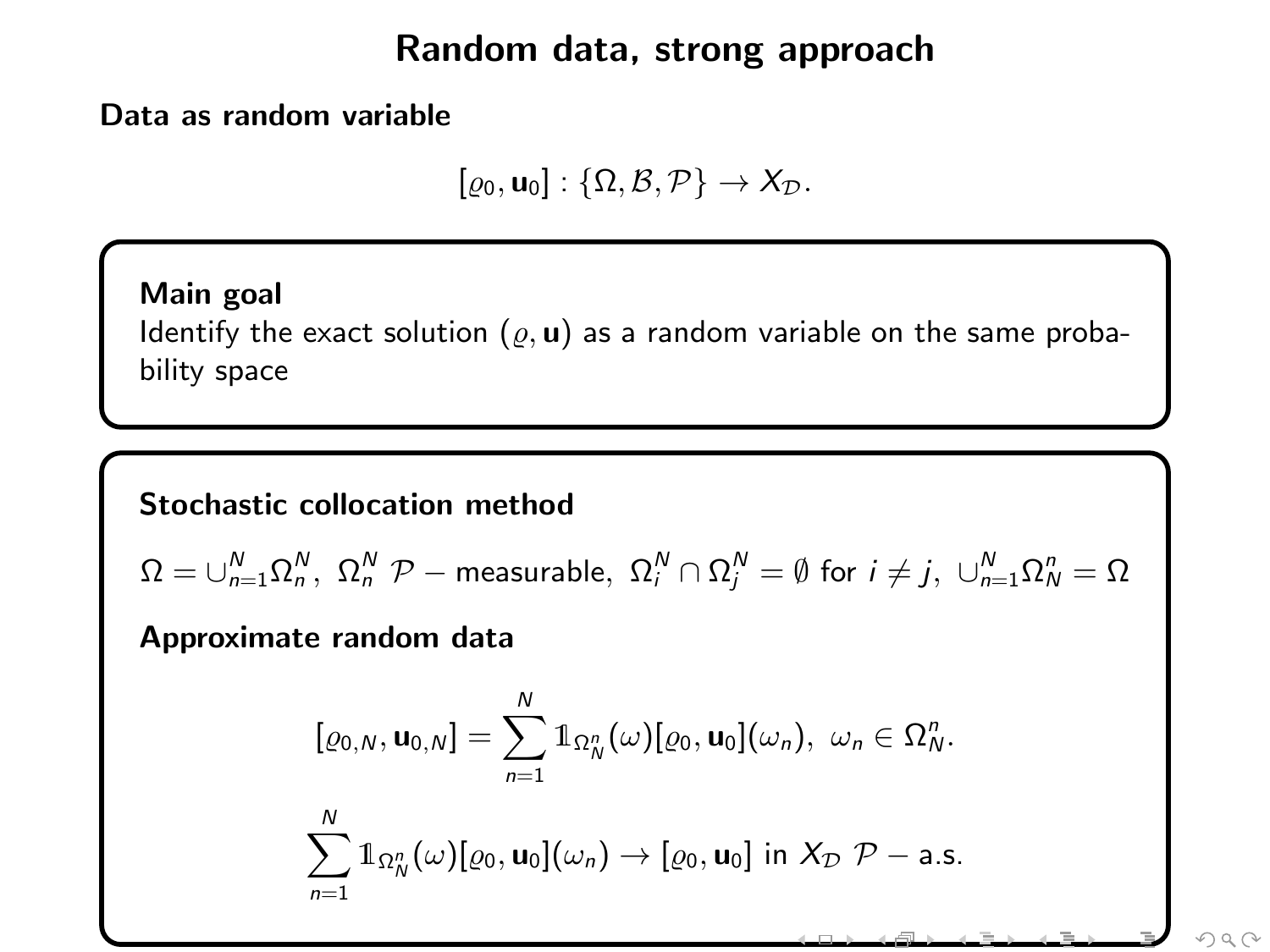### Collocation method - convergence of data approximation

Probability space, class  $\mathcal R$ 

 $\Omega$  – compact metric space

$$
\mathcal{R}(\Omega, \mathbb{P}) = \left\{ f : \Omega \to R \middle| f \text{ bounded, } \mathbb{P}\{\omega \in \Omega \middle| f \text{ is not continuous at } \omega\} = 0 \right\}
$$

Unconditional convergence of data approximation

Suppose the (initial data) belong to the class  $R$  (in a weak sense - Fourier modes).

Then

$$
\sum_{n=1}^N 1\!\!1_{\Omega_N^p}(\omega)[\varrho_0,\mathbf{u}_0](\omega_n)\to[\varrho_0,\mathbf{u}_0]\text{ in }\mathcal{X}_{\mathcal{D}}\mathcal{P}-\text{a.s.}
$$

independently of the choice of the collocation points provided diameters of the partition tend to zero

[EF, Lukáčová-Medvidová [2021] ]

イロト イ母 ト イヨ ト イヨト

 $OQ$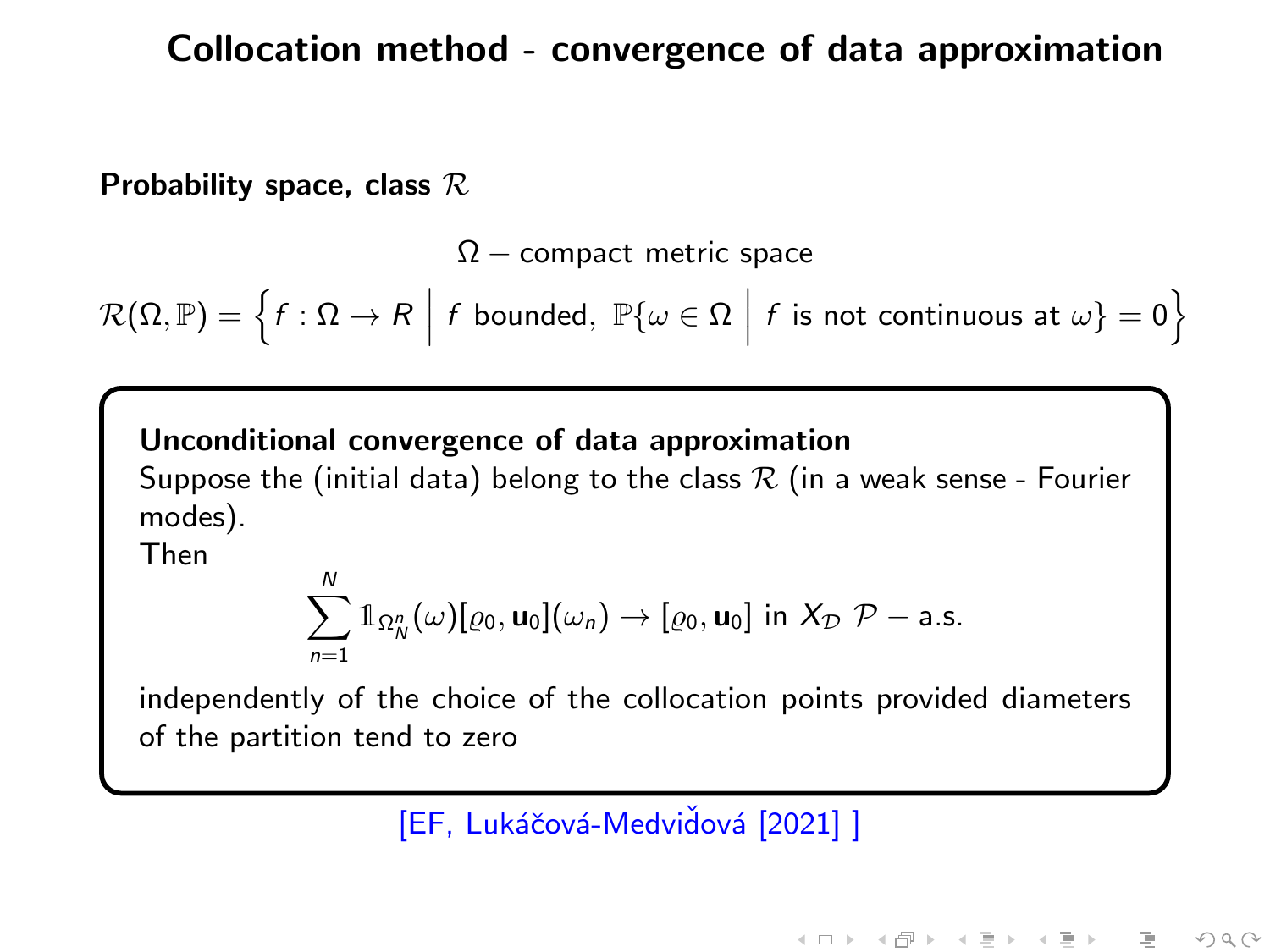# Boundedness in probability, weak approach

#### Approximate solutions

$$
h = h(\ell), \ N = N(\ell), \ h(\ell) \searrow 0, \ N(\ell) \nearrow \infty \text{ as } \ell \to \infty.
$$

$$
\frac{1}{N} \sum_{n=1}^{N} \delta_{[\varrho^{h,n}, u^{h,n}]}
$$

Boundedness in probability (weak)  
\nFor any 
$$
\varepsilon > 0
$$
, there is  $M = M(\varepsilon)$  such that  
\n
$$
\frac{\# \{ \|\varrho^{h,n}, \mathbf{u}^{h,n} \|_{L^{\infty}((0,T)\times\mathbb{T}^d; R^{d+1})} > M, n \leq N \}}{N} < \varepsilon
$$
 for any  $\ell = 1, 2, ...$ 

《ロ》 《御》 《君》 《君》 《君

 $\begin{picture}(160,170) \put(0,0){\makebox(0,0){$\varphi$}} \put(150,0){\makebox(0,0){$\varphi$}} \put(150,0){\makebox(0,0){$\varphi$}} \put(150,0){\makebox(0,0){$\varphi$}} \put(150,0){\makebox(0,0){$\varphi$}} \put(150,0){\makebox(0,0){$\varphi$}} \put(150,0){\makebox(0,0){$\varphi$}} \put(150,0){\makebox(0,0){$\varphi$}} \put(150,0){\makebox(0,0){$\varphi$}} \put(150,0){\make$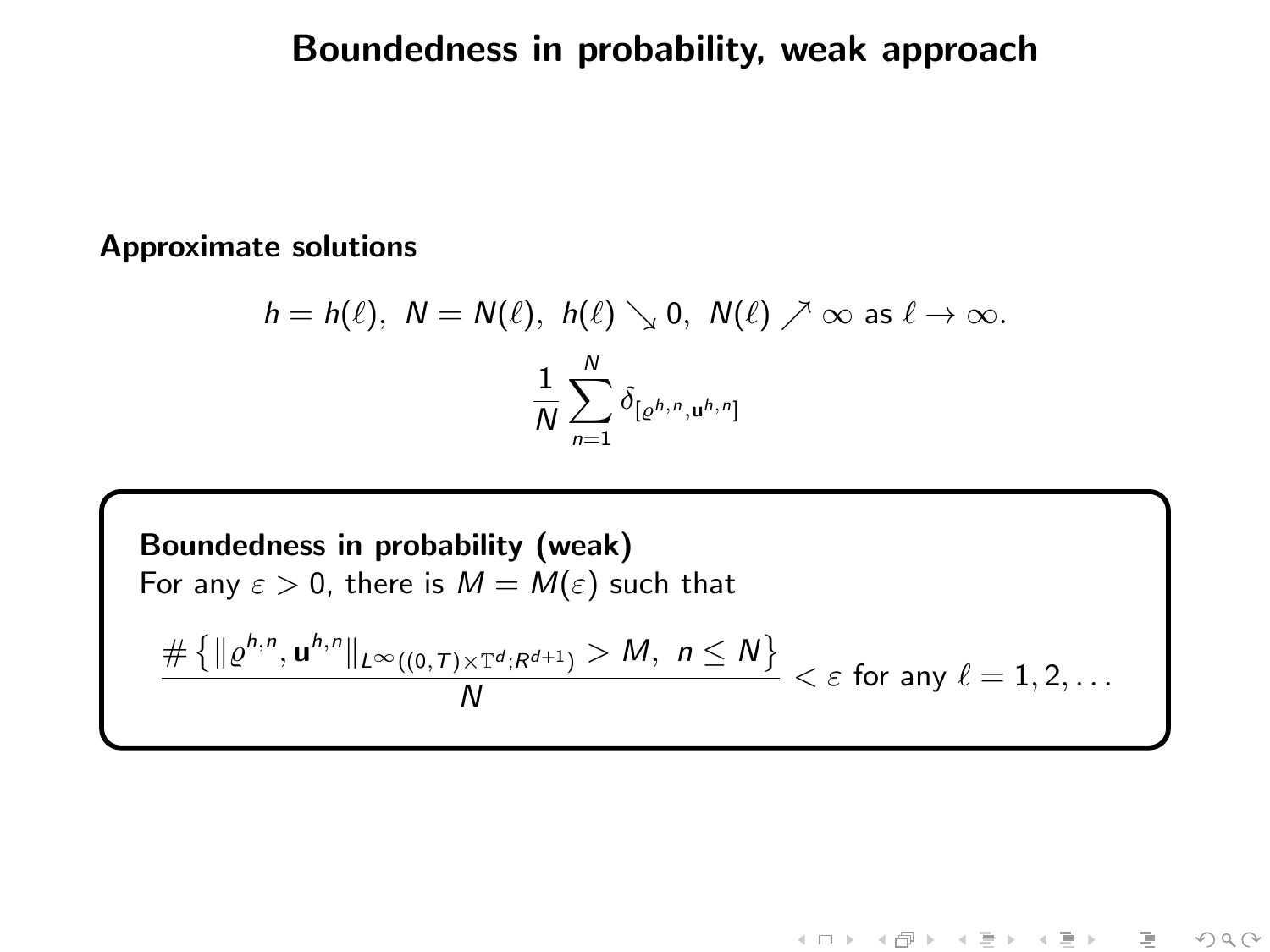# Boundedness in probability, strong approach

#### Approximate solutions

$$
h = h(\ell), \ N = N(\ell), \ h(\ell) \searrow 0, \ N(\ell) \nearrow \infty \text{ as } \ell \to \infty.
$$

$$
\sum_{n=1}^{N} \mathbb{1}_{\Omega_{N}^{n}}(\omega)[\varrho^{h,n}, \mathbf{u}^{h,n}]
$$

Boundedness in probability (strong)  
For any 
$$
\varepsilon > 0
$$
, there is  $M = M(\varepsilon)$  such that  

$$
\sum_{n \le N, \left\{ \left\| e^{n, b}, \mathbf{u}^{n, h} \right\|_{L^{\infty}((0, T) \times \mathbb{T}^{d}; R^{d+1})} > M \right\}} |\Omega_n^N| < \varepsilon \text{ for } \ell = 1, 2, ...
$$

《ロ》 《御》 《君》 《君》 《君  $\begin{picture}(160,170) \put(0,0){\makebox(0,0){$\varphi$}} \put(150,0){\makebox(0,0){$\varphi$}} \put(150,0){\makebox(0,0){$\varphi$}} \put(150,0){\makebox(0,0){$\varphi$}} \put(150,0){\makebox(0,0){$\varphi$}} \put(150,0){\makebox(0,0){$\varphi$}} \put(150,0){\makebox(0,0){$\varphi$}} \put(150,0){\makebox(0,0){$\varphi$}} \put(150,0){\makebox(0,0){$\varphi$}} \put(150,0){\make$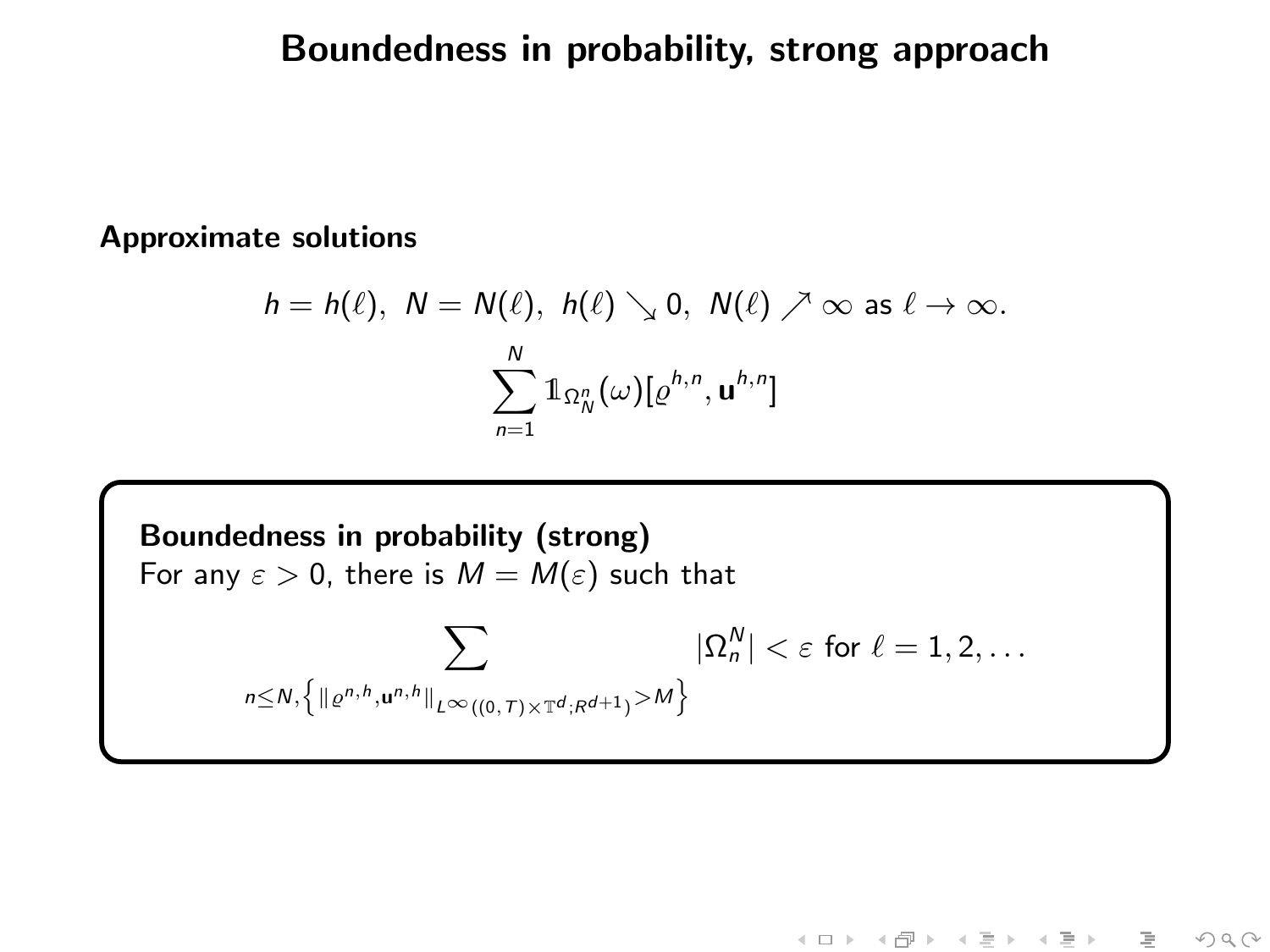### Weak to strong

Weak (statistical data)

$$
\frac{1}{N}\sum_{n=1}^N \delta_{\left[\varrho_0^n,\mathbf{u}_0^n\right]}
$$

Application of Skorokhod representation theorem

$$
\mathcal{L}[\varrho_{0,N}, \mathbf{u}_{0,N}] = \mathcal{L}\left[\frac{1}{N} \sum_{n=1}^{N} \delta_{\left[\varrho_{0}^{n}, \mathbf{u}_{0}^{n}\right]}\right]
$$

$$
[\varrho_{0,N}, \mathbf{u}_{0,N}] \rightarrow [\widetilde{\varrho}_{0}, \widetilde{\mathbf{u}}_{0}] \text{ in } X_{\mathcal{D}} \text{ d}\mathcal{P}-\text{a.s.}
$$

on a probability basis  $\{\Omega, \mathcal{B}, \mathcal{P}\}$ 

$$
[\widetilde{\varrho}_0,\widetilde{\mathbf{u}}_0]\sim[\varrho_0,\mathbf{u}_0]
$$

 $∼$  - equivalence in law

イロト イタト イミト イヨ  $\equiv$  $\rightarrow$  $OQ$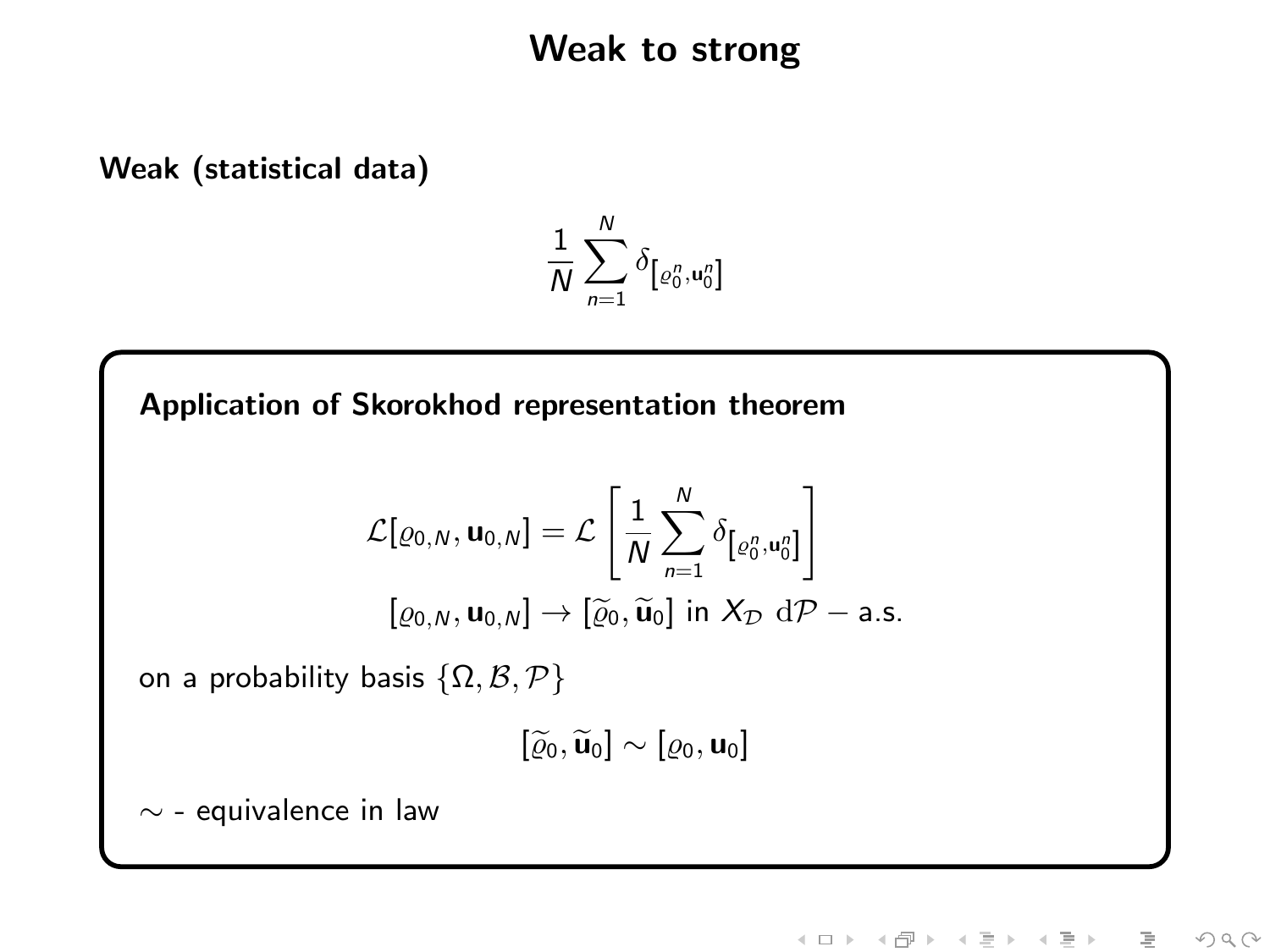### Convergence of approximate solutions, I

#### Approximate (numerical) solutions

$$
(\varrho^{h,N},\mathbf{u}^{h,N}),\ N=1,2,\ldots,\ \mathcal{P}\left\{\left\|\varrho^{h,N},\mathbf{u}^{h,N}\right\|_{L^{\infty}((0,T)\times\mathbb{T}^d;R^{d+1}}\geq M\right\}\leq\varepsilon.
$$

### Application of Skorokhod theorem

$$
Y_{h,N} = \left\{ [\varrho_{0,N}, \mathbf{u}_{0,N}]; (\varrho^{h,N}, \mathbf{u}^{h,N}); \Lambda_{h,N} \right\}, \text{ with } \Lambda_{h,N} = \|\varrho^{h,N}, \mathbf{u}^{h,N}\|_{L^{\infty}},
$$

a sequence of random variables ranging in the Polish space

$$
X=X_{\mathcal{D}}\times W^{-m,2}((0,T)\times \mathbb{T}^d;R^{d+1})\times R,\ m>d+1.
$$

イロト イ部ト イヨト イヨト  $OQ$ 目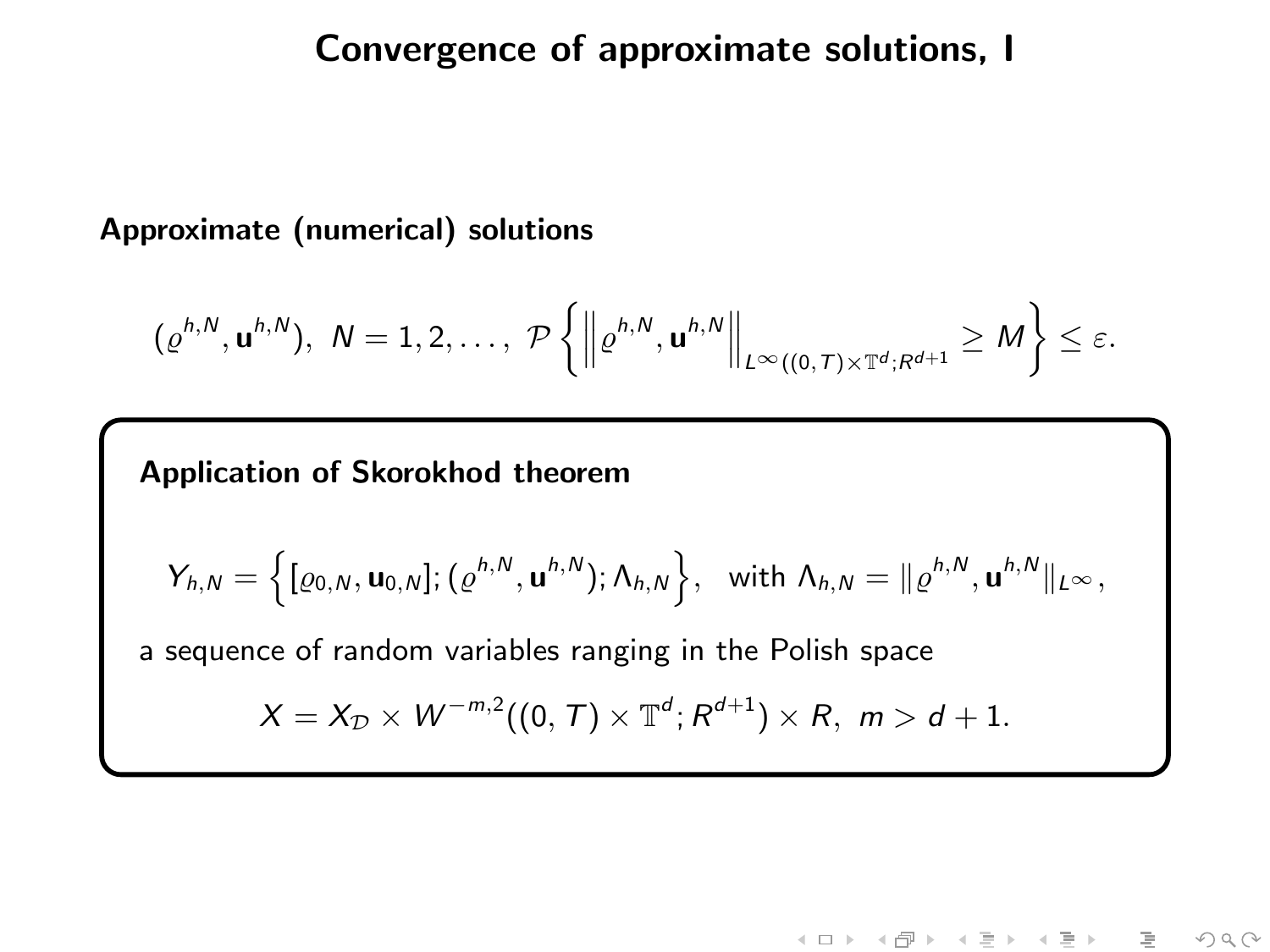### Convergence of approximate solutions, II

 $\mathcal{L}[Y_{h,N}]$  tight in X

⇒

$$
\left\{ [\widetilde{\varrho}_{0,N_k}, \widetilde{\mathbf{u}}_{0,N_k}]; (\widetilde{\varrho}^{h_k, N_k}, \widetilde{\mathbf{u}}^{h_k, N_k}) ; \widetilde{\Lambda}_{h_k, N_k} \right\} \sim \left\{ [\varrho_{0,N_k}, \mathbf{u}_{0,N_k}]; (\varrho^{h_k, N_k}, \mathbf{u}^{h_k, N_k}) , \Lambda_{h_k, N_k} \right\},
$$
  
\n
$$
[\widetilde{\varrho}_{0,N_k}, \widetilde{\mathbf{u}}_{0,N_k}] \to [\widetilde{\varrho}_{0}, \widetilde{\mathbf{u}}_{0}] \text{ in } X_{\mathcal{D}} \widetilde{\mathcal{P}} - \text{a.s.},
$$
  
\nwhere  $[\widetilde{\varrho}_{0}, \widetilde{\mathbf{u}}_{0}] \sim [\varrho_{0}, \mathbf{u}_{0}]$   
\n
$$
(\widetilde{\varrho}^{h_k, N_k}, \widetilde{\mathbf{u}}^{h_k, N_k}) \to (\widetilde{\varrho}, \widetilde{\mathbf{u}}) \text{ in } W^{-m,2}((0, T) \times \mathbb{T}^{d}; R^{d+1}) \widetilde{\mathcal{P}} - \text{a.s.},
$$
  
\nand  
\n
$$
\widetilde{\Lambda}_{h_k, N_k} = ||(\widetilde{\varrho}^{h_k, N_k}, \widetilde{\mathbf{u}}^{h_k, N_k})||_{L^{\infty}} \to \widetilde{\Lambda} \widetilde{\mathcal{P}} - \text{a.s.}
$$

on a probability space  $\{\widetilde{\Omega}; \widetilde{\mathcal{B}}; \widetilde{\mathcal{P}}\}$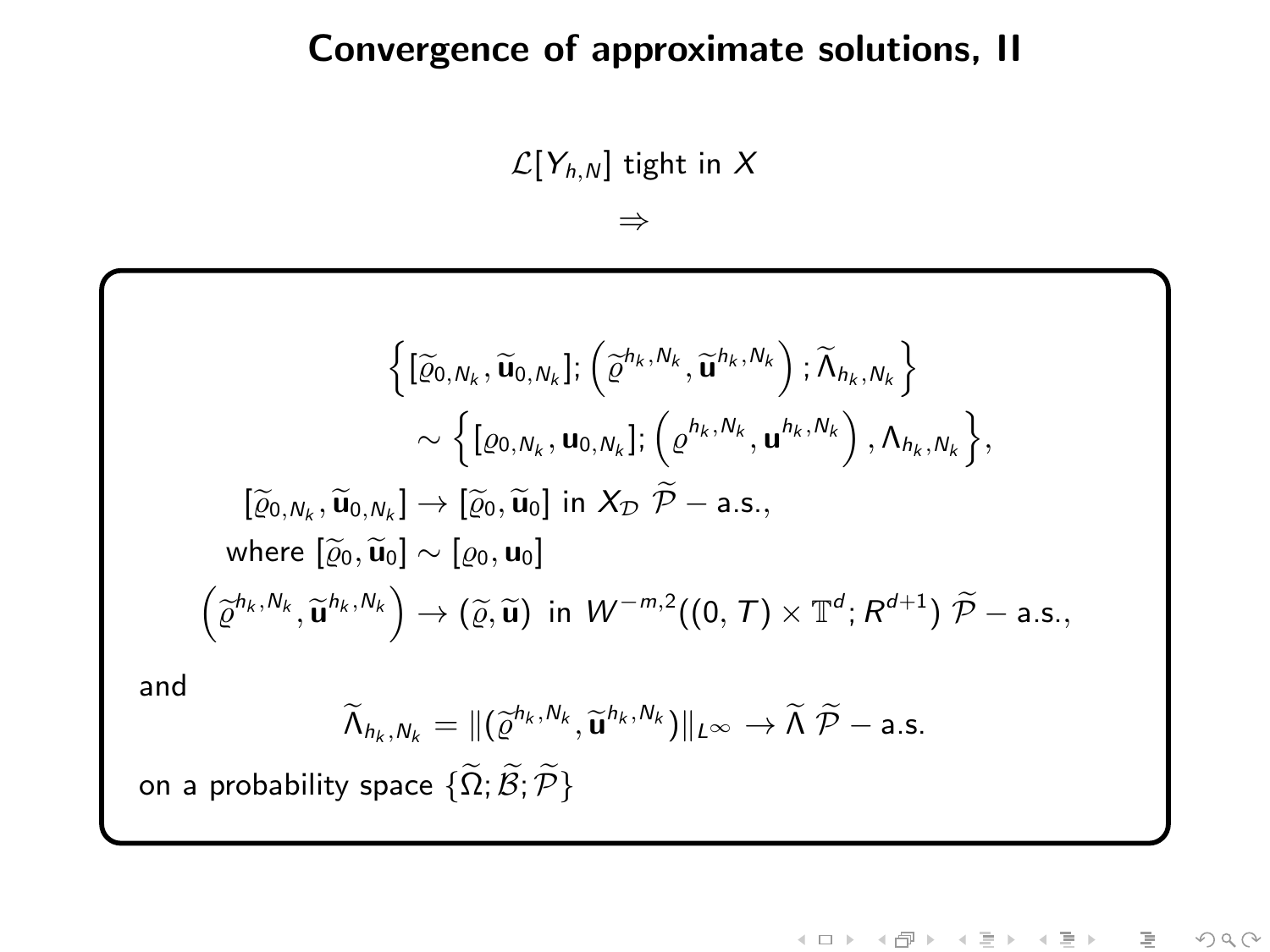#### Bounded graph property

$$
\left(\widetilde{\varrho}^{h_k,N_k},\widetilde{\mathbf{u}}^{h_k,N_k}\right)\to\left(\widetilde{\varrho},\widetilde{\mathbf{u}}\right)\,\text{strongly in}\,\,L^q((0,\,T)\times\mathbb{T}^d;\,R^{d+1})\,\,\,\widetilde{\mathcal{P}}-\text{a.s.}
$$
\n
$$
\text{for any}\,\,1\leq q<\infty
$$

where  $(\widetilde\varrho, \widetilde{\mathbf{u}})$  is the unique (statistical) solution of the Navier–Stokes system

#### Gyöngy-Krylov criterion

$$
\left(\varrho^{h,N},\mathbf{u}^{h,N}\right)\rightarrow \left(\varrho,\mathbf{u}\right)\text{ in }L^{q}((0,\,\mathcal{T})\times\mathbb{T}^{d};R^{d+1})\text{ in }\mathcal{P}-\text{probability}
$$

on the original probability basis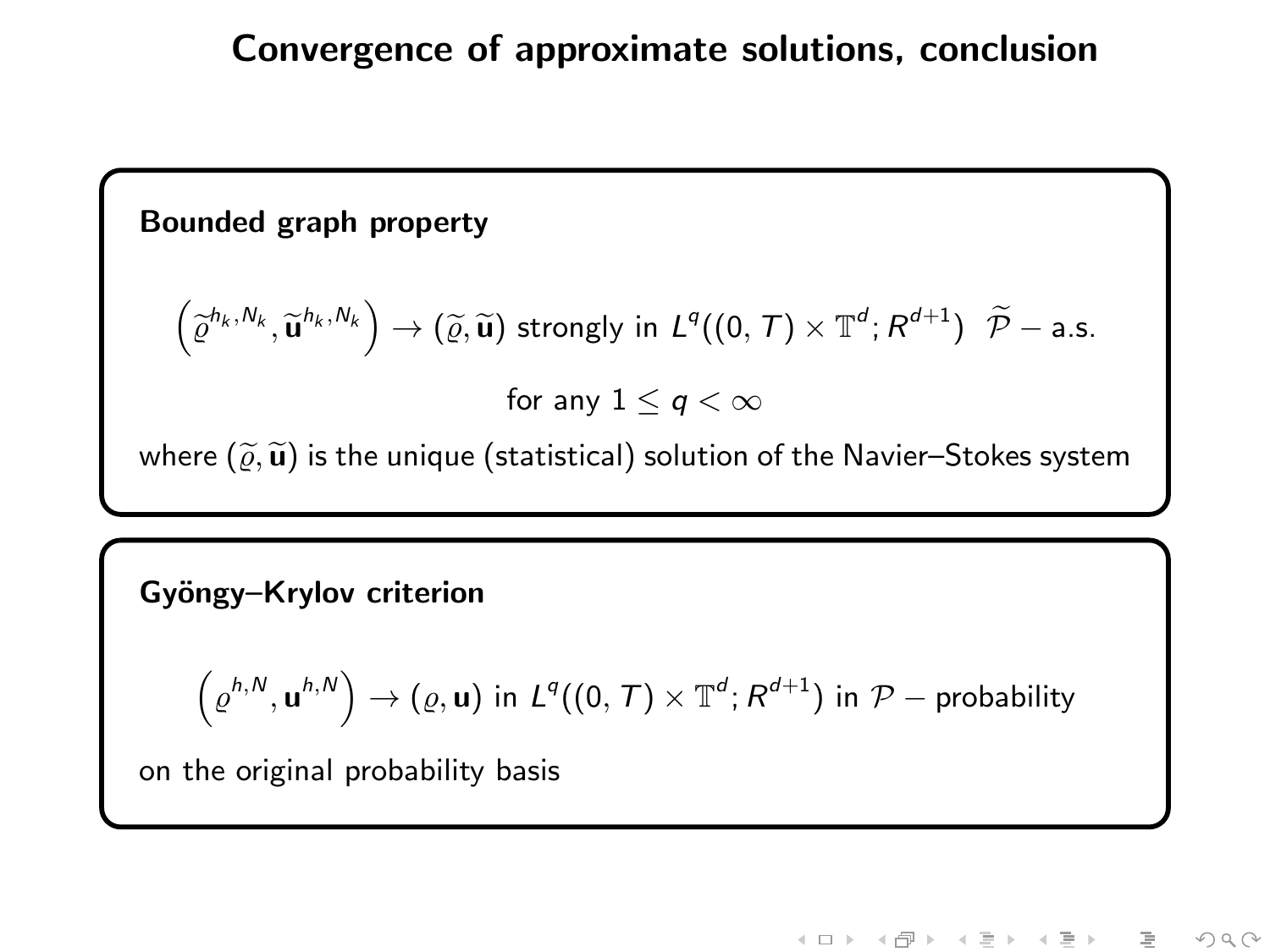Strong convergence in expectations [EF [2022] ] Suppose that the energy of the numerical solutions is bounded in expectations, meaning

$$
\sum_{n=1}^N |\Omega_n^M| \int_{\mathbb{T}^d} \left[ \frac{1}{2} \varrho^{h,n} |\mathbf{u}^{h,n}|^2 + P(\varrho^{h,n}) \right] (\tau, \cdot) \, \mathrm{d}x \stackrel{\leq}{\sim} 1 \text{ for } \tau \in (0, T), \ \ell = 1, 2, \ldots
$$
Then

$$
\mathbb{E}\left[\left\|\sum_{n=1}^{N}1\!\!1_{\Omega_{n}^{N}}\varrho^{h,n}-\varrho\right\|_{L^{\gamma}((0,T)\times\mathbb{T}^{d})}^{r}\right]\to 0 \text{ as } \ell\to\infty \text{ for any } 1\leq r<\gamma,
$$
  

$$
\mathbb{E}\left[\left\|\sum_{n=1}^{N}1\!\!1_{\Omega_{n}^{N}}\varrho^{h,n}\mathbf{u}^{h,n}-\varrho\mathbf{u}\right\|_{L^{\frac{2\gamma}{\gamma+1}}((0,T)\times\mathbb{T}^{d};R^{d})}^{s}\right]\to 0 \text{ as } \ell\to\infty
$$
  
for any  $1\leq s<\frac{2\gamma}{\gamma+1}$ 

イロト イ部ト イミト イミト 目  $OQ$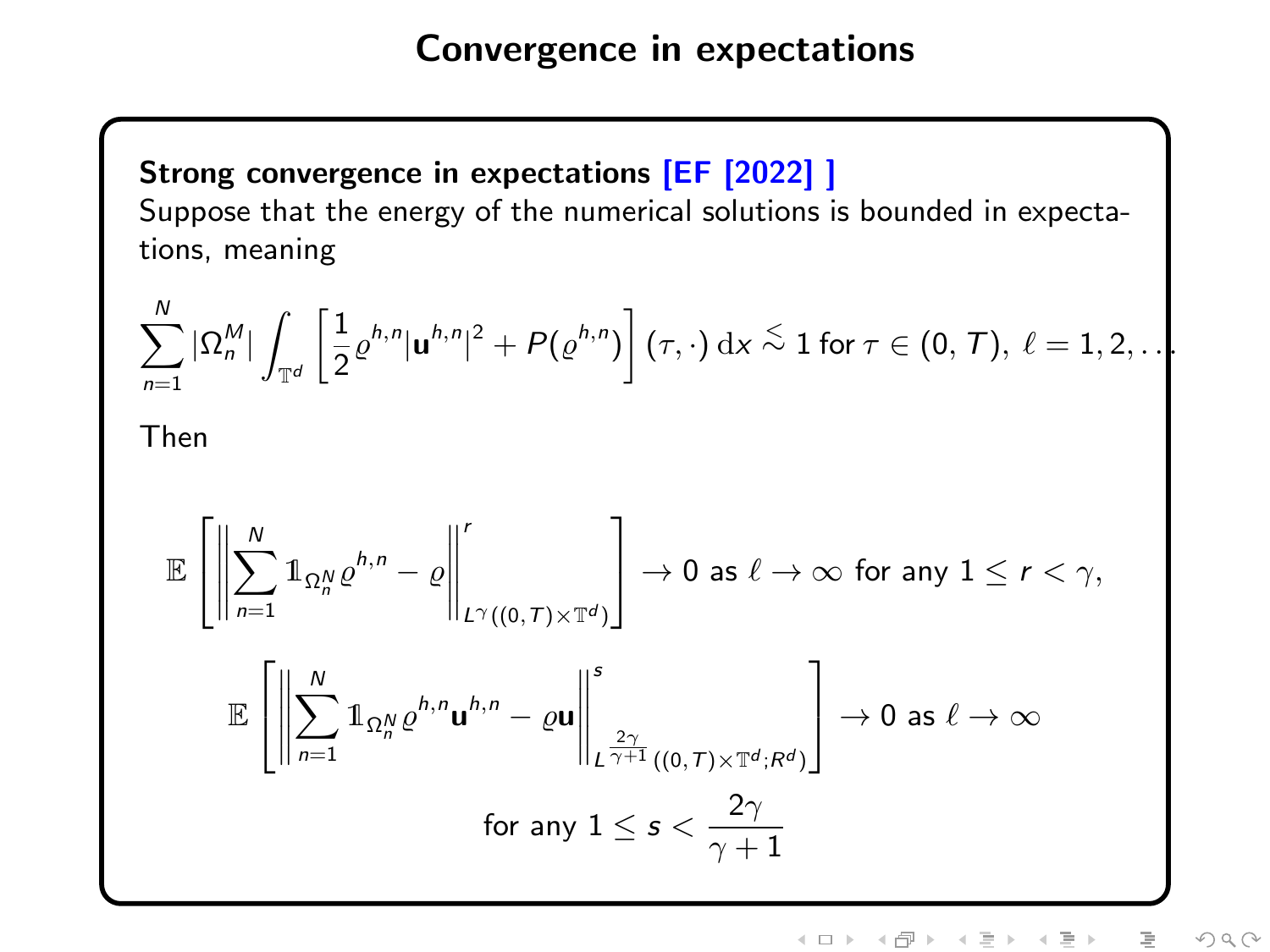### r-barycenter

r-barycenter  $\mathbb{E}_r[Y]$  of a random variable Y defined on a Polish space  $(X; d_X)$ :  $\mathbb{E}_r[Y] \in X$ ,  $\mathbb{E}[d_X(Y; \mathbb{E}_r[Y])'] = \min_{Z \in X} \mathbb{E}[d_X(Y; Z)']$ ,  $r \geq 1$ , meaning  $E_r(Y) = \arg\min_{Z \in X} \mathbb{E} [d_X(Y; Z)^r].$ If  $X = L^q((0, T) \times \mathbb{T}^d; R^d)$  and  $1 < r < \infty$ , then there exists a unique r $-$ barycenter for any Y,  $\mathbb{E}\left[\|Y\|_{L^q}^r\right]<\infty$ ,  $\mathbb{E}_r[Y]$  depends only on the distribution (law) of Y

《ロト 《图》 《君》 《君》

 $OQ$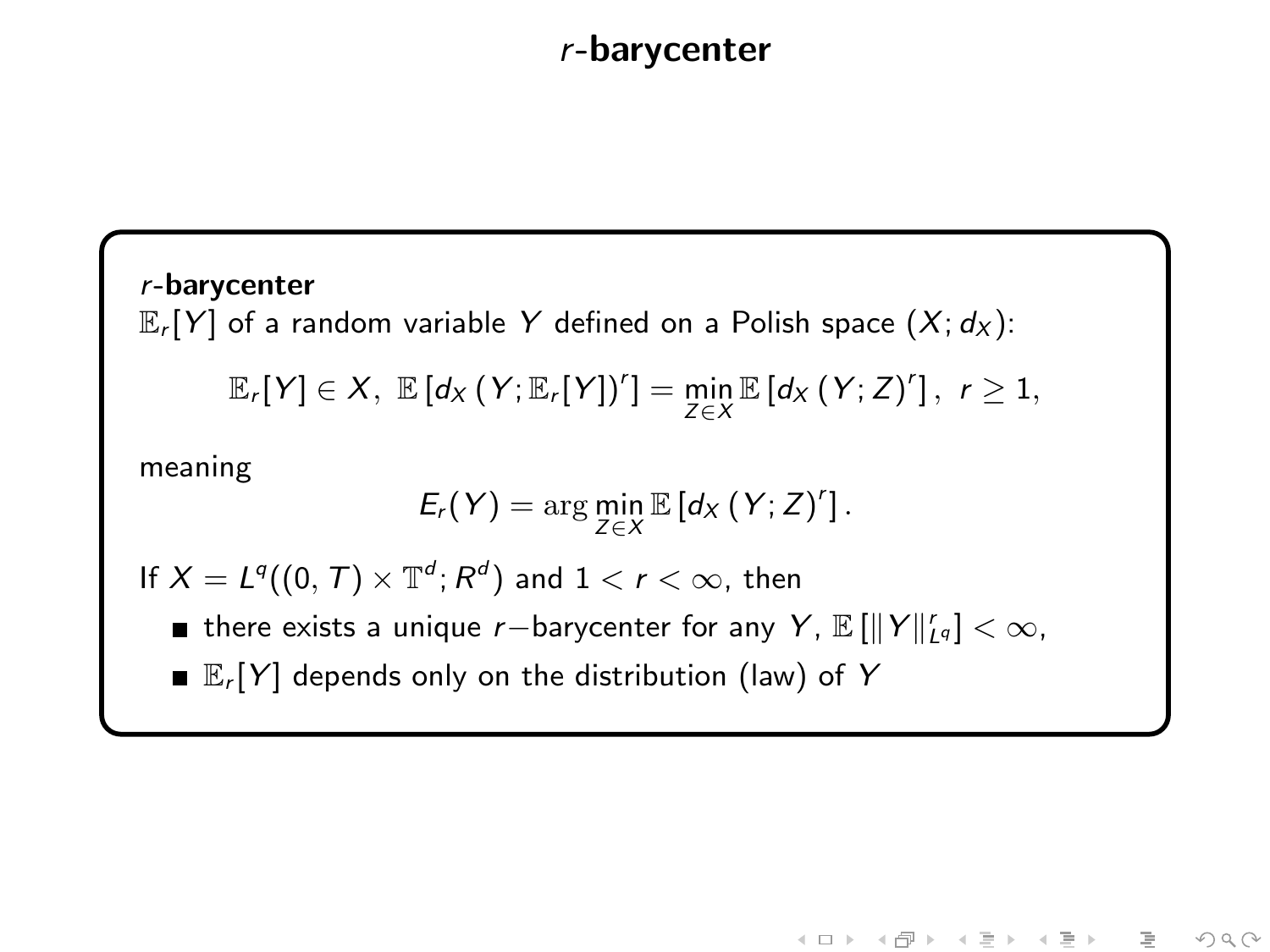### Strong convergence of barycenters [EF [2022]]

Suppose that the energy of the numerical solutions is bounded in expectations.

Then Н

 $\blacksquare$ 

$$
\frac{1}{N} \sum_{n=1}^{N} \varrho^{h,n} \to \mathbb{E}\left[\varrho\right] \text{ in } L^{\gamma}((0, T) \times \mathbb{T}^{d}),
$$
  

$$
\frac{1}{N} \sum_{n=1}^{N} \varrho^{h,n} \mathbf{u}^{h,n} \to \mathbb{E}\left[\varrho \mathbf{u}\right] \text{ in } L^{\frac{2\gamma}{\gamma+1}}((0, T) \times \mathbb{T}^{d}; R^{d})
$$

as  $\ell \to \infty$ 

$$
\mathbb{E}_{r}\left[\frac{1}{N}\sum_{n=1}^{N}\delta_{\varrho^{h,n}}\right] \to \mathbb{E}_{r}[\varrho] \text{ in } L^{\gamma}(\mathbb{T}^{d}), 1 < r < \gamma,
$$
  

$$
\mathbb{E}_{s}\left[\frac{1}{N}\sum_{n=1}^{N}\delta_{\varrho^{h,n}\mathbf{u}^{h,n}}\right] \to \mathbb{E}_{s}[\varrho\mathbf{u}] \text{ in } L^{\frac{2\gamma}{\gamma+1}}(\mathbb{T}^{d}; R^{d}), 1 < s < \frac{2\gamma}{\gamma+1}
$$
  
as  $\ell \to \infty$ .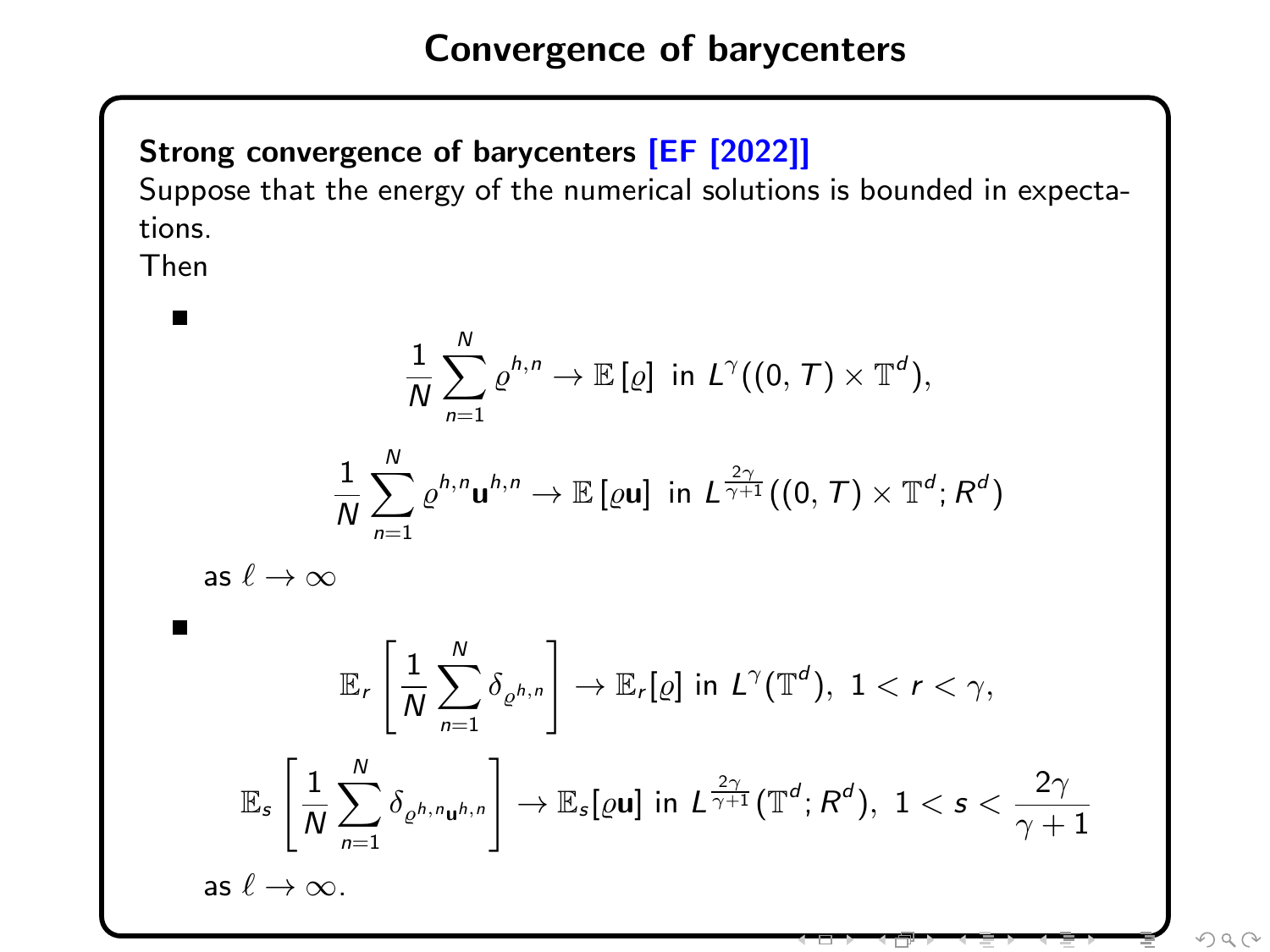# **Bibliography**



D. Basarić.

Semiflow selection for the compressible Navier-Stokes system. J. Evol. Equ., 21(1):277–295, 2021.



**J. E. Cardona and L. Kapitanski.** Semiflow selection and Markov selection theorems.

Topol. Methods Nonlinear Anal., 56(1):197–227, 2020.



F. Fanelli and E. Feireisl.

Statistical solutions to the barotropic Navier-Stokes system. J. Stat. Phys., 181(1):212–245, 2020.



E. Feireisl.

Compressible fluid motion with uncertain data. Archive Preprint Series, 2022. arxiv preprint No. 2203.15049.

螶

E. Feireisl and M. Lukáčová-Medvidová. Convergence of a stochastic collocation finite volume method for the compressible Navier–Stokes system. Archive Preprint Series, 2021. arxiv preprint No.2111.07435.